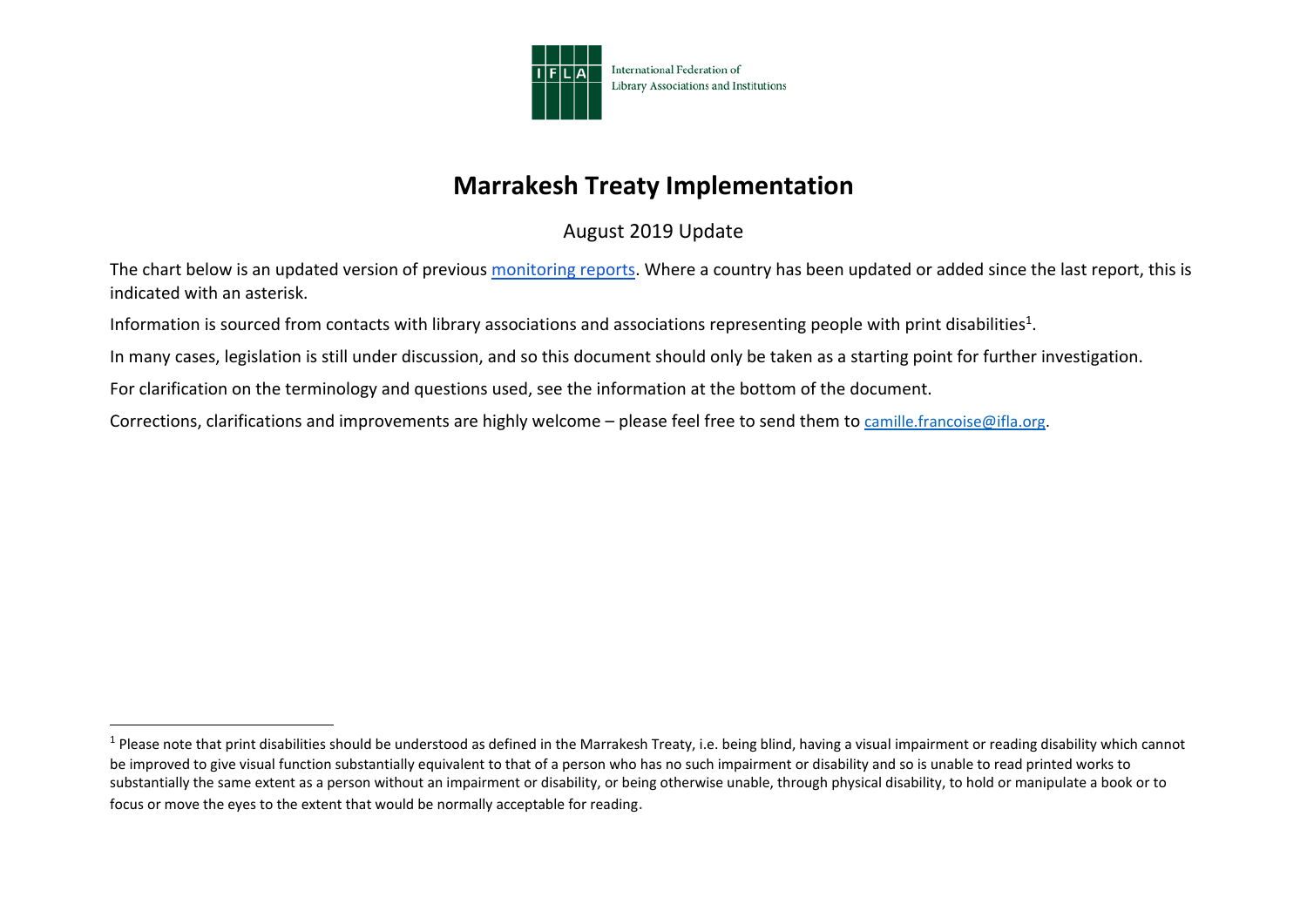| <b>Country</b> | <b>Status</b>                                                 | <b>Can libraries</b><br>use Marrakesh<br>rights without<br>paying<br>remuneration<br>(books)? | <b>Can libraries</b><br>use Marrakesh<br>rights without<br>paying<br>remuneration<br>for audio-<br>books? | <b>Can libraries</b><br>use<br><b>Marrakesh</b><br>rights without<br>needing to<br>check on<br>commercial<br>availability? | <b>Can libraries</b><br>use Marrakesh<br>rights without<br>a registration<br>obligation? | <b>Can libraries</b><br>use Marrakesh<br>rights without<br>additional<br>record-<br>keeping<br>requirements? | <b>Can libraries</b><br>use exceptions<br>to serve<br>people with<br>dyslexia<br>included? | Are people<br>with other<br>disabilities<br>included? |
|----------------|---------------------------------------------------------------|-----------------------------------------------------------------------------------------------|-----------------------------------------------------------------------------------------------------------|----------------------------------------------------------------------------------------------------------------------------|------------------------------------------------------------------------------------------|--------------------------------------------------------------------------------------------------------------|--------------------------------------------------------------------------------------------|-------------------------------------------------------|
| Afghanistan    | Ratified, no<br>national<br>reform                            | Unclear                                                                                       | Unclear                                                                                                   | Unclear                                                                                                                    | Unclear                                                                                  | Unclear                                                                                                      | Unclear                                                                                    | Unclear                                               |
| Azerbaijan     | Ratified, no<br>national<br>reform                            | Unclear                                                                                       | Unclear                                                                                                   | Unclear                                                                                                                    | Unclear                                                                                  | Unclear                                                                                                      | Unclear                                                                                    | Unclear                                               |
| Argentina      | Ratified,<br>national law<br>under<br>disclusion <sup>2</sup> | Yes                                                                                           | Yes                                                                                                       | Unclear (yes)                                                                                                              | Unclear                                                                                  | Unclear                                                                                                      | Yes                                                                                        | Yes                                                   |

 $2$  Relevant reforms are currently under discussion in Parliament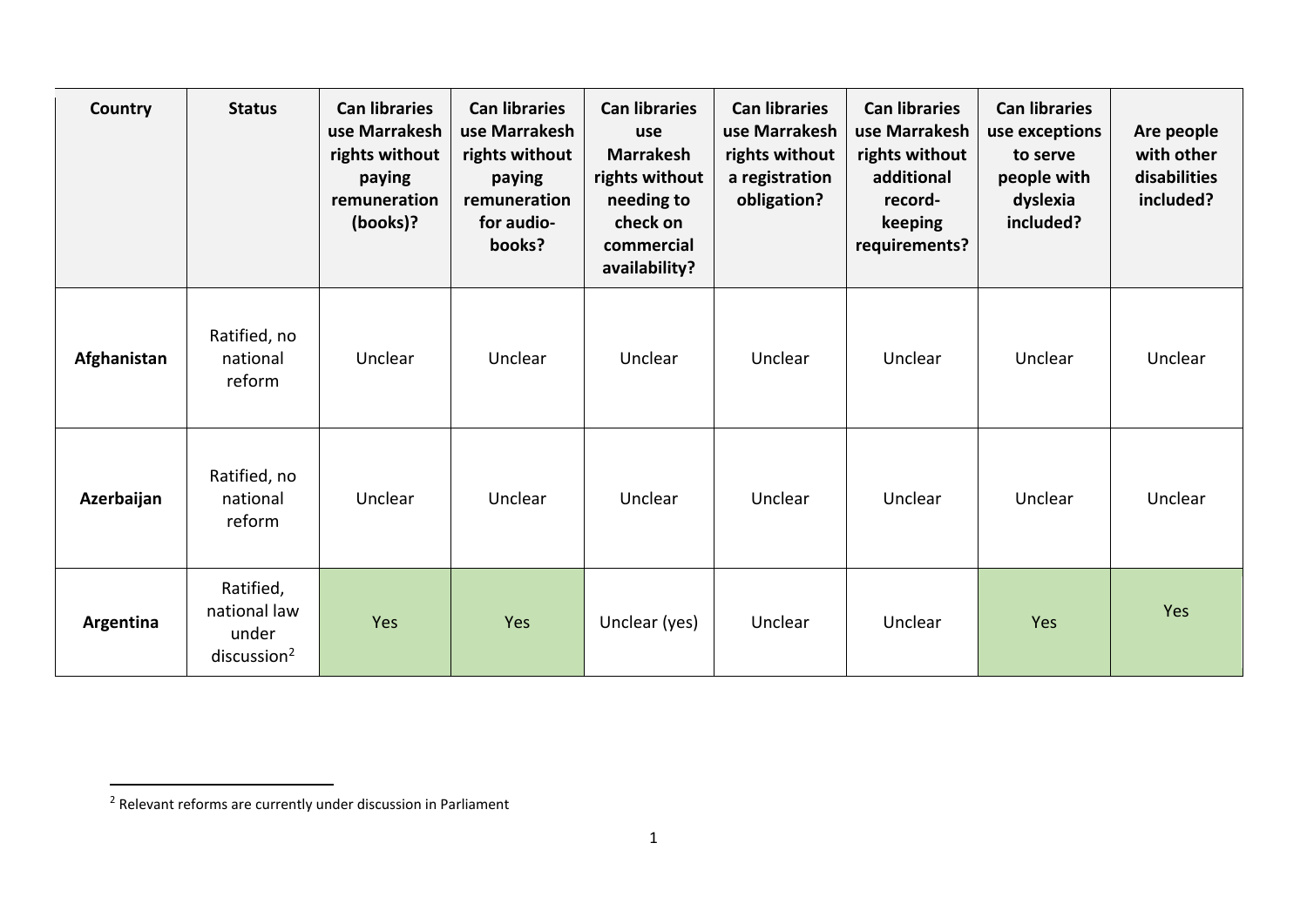| Country          | <b>Status</b>                                       | <b>Can libraries</b><br>use Marrakesh<br>rights without<br>paying<br>remuneration<br>(books)? | <b>Can libraries</b><br>use Marrakesh<br>rights without<br>paying<br>remuneration<br>for audio-<br>books? | <b>Can libraries</b><br>use<br><b>Marrakesh</b><br>rights without<br>needing to<br>check on<br>commercial<br>availability? | <b>Can libraries</b><br>use Marrakesh<br>rights without<br>a registration<br>obligation? | <b>Can libraries</b><br>use Marrakesh<br>rights without<br>additional<br>record-<br>keeping<br>requirements? | <b>Can libraries</b><br>use exceptions<br>to serve<br>people with<br>dyslexia<br>included? | Are people<br>with other<br>disabilities<br>included? |
|------------------|-----------------------------------------------------|-----------------------------------------------------------------------------------------------|-----------------------------------------------------------------------------------------------------------|----------------------------------------------------------------------------------------------------------------------------|------------------------------------------------------------------------------------------|--------------------------------------------------------------------------------------------------------------|--------------------------------------------------------------------------------------------|-------------------------------------------------------|
| <b>Australia</b> | Ratified,<br>national law<br>amended                | Yes                                                                                           | Yes                                                                                                       | Yes <sup>3</sup>                                                                                                           | Yes                                                                                      | Yes                                                                                                          | Yes                                                                                        | Yes                                                   |
| Austria          | EU ratified,<br>national law<br>under<br>discussion | <b>No</b>                                                                                     | <b>No</b>                                                                                                 | Yes                                                                                                                        | Yes                                                                                      | Yes                                                                                                          | Unclear                                                                                    | Unclear                                               |
| <b>Belize</b>    | Ratified, no<br>national<br>reform                  | Unclear                                                                                       | Unclear                                                                                                   | Unclear                                                                                                                    | Unclear                                                                                  | Unclear                                                                                                      | Unclear                                                                                    | Unclear                                               |
| <b>Belgium</b>   | EU ratified,<br>national law<br>under<br>discussion | Yes                                                                                           | Yes                                                                                                       | Yes                                                                                                                        | Yes                                                                                      | Yes                                                                                                          | Yes                                                                                        | Yes                                                   |

 $^3$  Yes, but with incentives provided to do so. There isn't a strict requirement to check commercial availability. One of the two exceptions, the one for institutions, includes no fairness test but a commercial availability check. The other one, a fair dealing, has no commercial availability test, but requires you to do a fairness assessment which is likely to involve a commercial availability test (as part of weighing up the "impact on the market" factor). So technically you don't have to do one, as long as your use is fair, but in reality, it's very likely that one will always be done. On the plus side, if you think your use is fair, you can still do it even if the material is commercially available.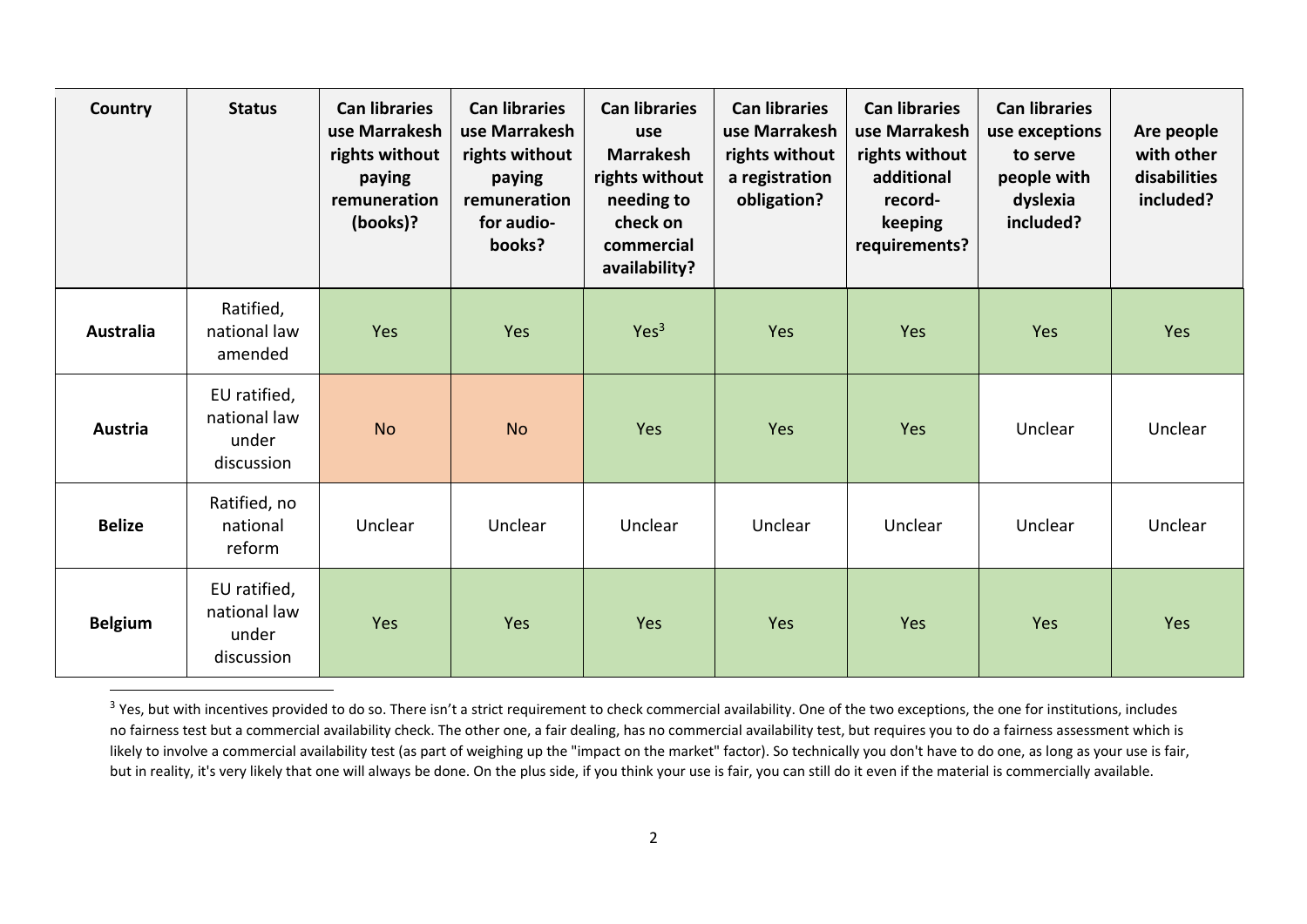| Country             | <b>Status</b>                                                 | <b>Can libraries</b><br>use Marrakesh<br>rights without<br>paying<br>remuneration<br>(books)? | <b>Can libraries</b><br>use Marrakesh<br>rights without<br>paying<br>remuneration<br>for audio-<br>books? | <b>Can libraries</b><br>use<br><b>Marrakesh</b><br>rights without<br>needing to<br>check on<br>commercial<br>availability? | <b>Can libraries</b><br>use Marrakesh<br>rights without<br>a registration<br>obligation? | <b>Can libraries</b><br>use Marrakesh<br>rights without<br>additional<br>record-<br>keeping<br>requirements? | <b>Can libraries</b><br>use exceptions<br>to serve<br>people with<br>dyslexia<br>included? | Are people<br>with other<br>disabilities<br>included? |
|---------------------|---------------------------------------------------------------|-----------------------------------------------------------------------------------------------|-----------------------------------------------------------------------------------------------------------|----------------------------------------------------------------------------------------------------------------------------|------------------------------------------------------------------------------------------|--------------------------------------------------------------------------------------------------------------|--------------------------------------------------------------------------------------------|-------------------------------------------------------|
| Bolivia*            | Ratified, no<br>national<br>reform                            | Unclear                                                                                       | Unclear                                                                                                   | Unclear                                                                                                                    | Unclear                                                                                  | Unclear                                                                                                      | Unclear                                                                                    | Unclear                                               |
| <b>Botswana</b>     | Ratified, no<br>national<br>reform                            | Unclear                                                                                       | Unclear                                                                                                   | Unclear                                                                                                                    | Unclear                                                                                  | Unclear                                                                                                      | Unclear                                                                                    | Unclear                                               |
| <b>Brazil</b>       | Ratified,<br>national law<br>under<br>disclusion <sup>4</sup> | Unclear (yes)                                                                                 | Unclear (yes)                                                                                             | Unclear (yes)                                                                                                              | Unclear (yes)                                                                            | Unclear (yes)                                                                                                | Unclear (yes)                                                                              | <b>No</b>                                             |
| Bulgaria*           | EU ratified,<br>transposed                                    | Yes                                                                                           | Yes                                                                                                       | Yes                                                                                                                        | <b>No</b>                                                                                | Yes                                                                                                          | Yes                                                                                        | Yes                                                   |
| <b>Burkina Faso</b> | Ratified, no<br>national<br>reform                            | Unclear                                                                                       | Unclear                                                                                                   | Unclear                                                                                                                    | Unclear                                                                                  | Unclear                                                                                                      | Unclear                                                                                    | Unclear                                               |

<sup>4</sup> Legislation due shortly.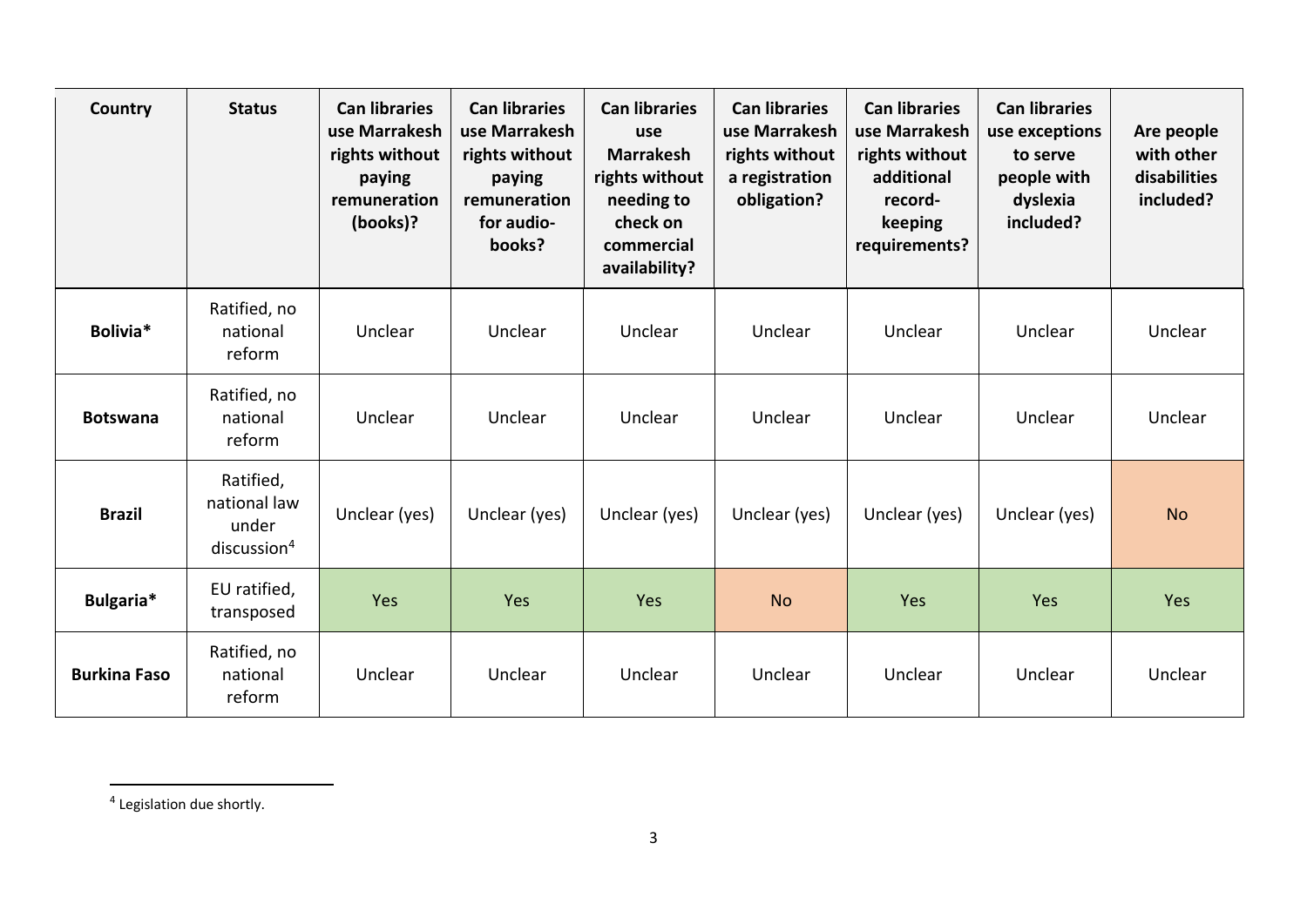| Country              | <b>Status</b>                                     | <b>Can libraries</b><br>use Marrakesh<br>rights without<br>paying<br>remuneration<br>(books)? | <b>Can libraries</b><br>use Marrakesh<br>rights without<br>paying<br>remuneration<br>for audio-<br>books? | <b>Can libraries</b><br>use<br><b>Marrakesh</b><br>rights without<br>needing to<br>check on<br>commercial<br>availability? | <b>Can libraries</b><br>use Marrakesh<br>rights without<br>a registration<br>obligation? | <b>Can libraries</b><br>use Marrakesh<br>rights without<br>additional<br>record-<br>keeping<br>requirements? | <b>Can libraries</b><br>use exceptions<br>to serve<br>people with<br>dyslexia<br>included? | Are people<br>with other<br>disabilities<br>included? |
|----------------------|---------------------------------------------------|-----------------------------------------------------------------------------------------------|-----------------------------------------------------------------------------------------------------------|----------------------------------------------------------------------------------------------------------------------------|------------------------------------------------------------------------------------------|--------------------------------------------------------------------------------------------------------------|--------------------------------------------------------------------------------------------|-------------------------------------------------------|
| Cabo Verde*          | Ratified, no<br>national<br>reform                | Unclear                                                                                       | Unclear                                                                                                   | Unclear                                                                                                                    | Unclear                                                                                  | Unclear                                                                                                      | Unclear                                                                                    | Unclear                                               |
| Canada <sup>*5</sup> | Ratified,<br>national law<br>amended <sup>6</sup> | Unclear (yes) $7$                                                                             | Unclear (yes) $8$                                                                                         | <b>No</b>                                                                                                                  | Yes                                                                                      | Unclear (yes) <sup>9</sup>                                                                                   | Yes                                                                                        | <b>No</b>                                             |
| <b>Chile</b>         | Ratified, no<br>national<br>reform                | Unclear (yes)                                                                                 | Unclear (yes)                                                                                             | Unclear (yes)                                                                                                              | Unclear                                                                                  | Unclear                                                                                                      | Yes                                                                                        | Yes                                                   |
| Cook Islands*        | Ratified, no<br>national<br>reform                | Unclear                                                                                       | Unclear                                                                                                   | Unclear                                                                                                                    | Unclear                                                                                  | Unclear                                                                                                      | Unclear                                                                                    | Unclear                                               |

<sup>&</sup>lt;sup>5</sup> Canada has been involved in cross-border exchanges of work under the Marrakesh Treaty – a direct exchange with Kyrgyzstan.

 $7$  See footnote 6.

8 See footnote 6.

<sup>9</sup> See footnote 6.

<sup>&</sup>lt;sup>6</sup> While legislation has been passed, and further discussions are currently not underway or scheduled, a regulation enacting some of the provisions regarding supplementary remuneration and annual reports are possible. The Standing Committee on Industry, Science and Technology has recently [reported o](https://www.ourcommons.ca/Content/Committee/421/INDU/Reports/RP10537003/indurp16/indurp16-e.pdf)n the Statutory Review of the Copyright Act and pointed out the lack of increase of works in accessible formats since the ratification of Marrakesh. It recommends that this is monitored on an annual basis.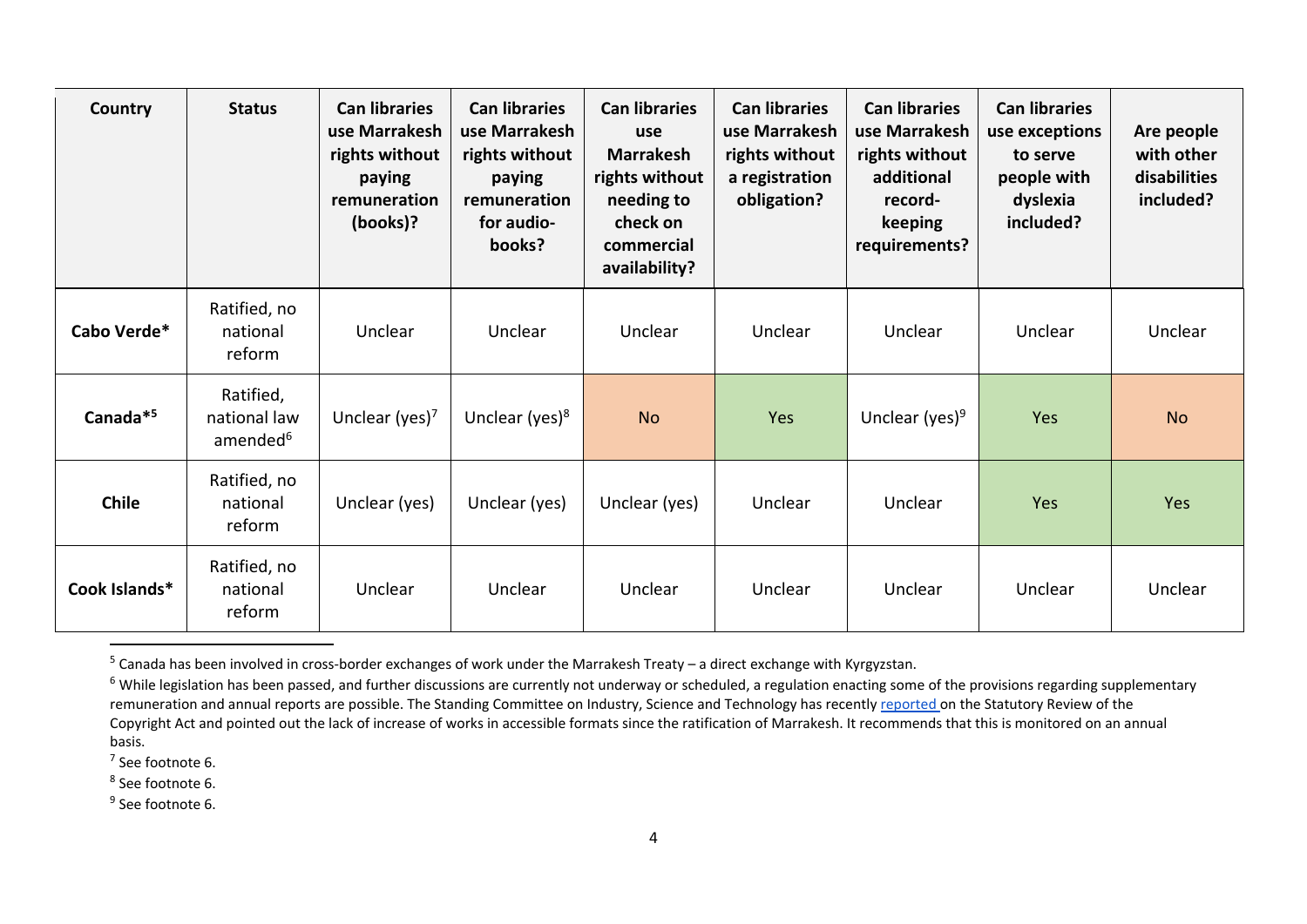| Country                      | <b>Status</b>                                       | <b>Can libraries</b><br>use Marrakesh<br>rights without<br>paying<br>remuneration<br>(books)? | <b>Can libraries</b><br>use Marrakesh<br>rights without<br>paying<br>remuneration<br>for audio-<br>books? | <b>Can libraries</b><br>use<br><b>Marrakesh</b><br>rights without<br>needing to<br>check on<br>commercial<br>availability? | <b>Can libraries</b><br>use Marrakesh<br>rights without<br>a registration<br>obligation? | <b>Can libraries</b><br>use Marrakesh<br>rights without<br>additional<br>record-<br>keeping<br>requirements? | <b>Can libraries</b><br>use exceptions<br>to serve<br>people with<br>dyslexia<br>included? | Are people<br>with other<br>disabilities<br>included? |
|------------------------------|-----------------------------------------------------|-----------------------------------------------------------------------------------------------|-----------------------------------------------------------------------------------------------------------|----------------------------------------------------------------------------------------------------------------------------|------------------------------------------------------------------------------------------|--------------------------------------------------------------------------------------------------------------|--------------------------------------------------------------------------------------------|-------------------------------------------------------|
| <b>Costa Rica</b>            | Ratified, no<br>national<br>reform                  | Unclear                                                                                       | Unclear                                                                                                   | Unclear                                                                                                                    | Unclear                                                                                  | Unclear                                                                                                      | Unclear                                                                                    | Unclear                                               |
| <b>Croatia</b>               | EU ratified,<br>national law<br>under<br>discussion | Yes                                                                                           | Yes                                                                                                       | Yes                                                                                                                        | Yes                                                                                      | Yes                                                                                                          | Yes                                                                                        | <b>No</b>                                             |
| Cyprus*                      | EU ratified,<br>transposed                          | Yes                                                                                           | Yes                                                                                                       | Yes                                                                                                                        | <b>No</b>                                                                                | Yes                                                                                                          | Yes                                                                                        | Yes                                                   |
| <b>Czech</b><br>Republic*    | EU ratified,<br>national law<br>amended             | Yes                                                                                           | Yes                                                                                                       | Yes                                                                                                                        | Yes                                                                                      | Yes                                                                                                          | Yes                                                                                        | Yes                                                   |
| <b>Denmark</b>               | EU ratified,<br>transposed                          | Yes                                                                                           | <b>No</b>                                                                                                 | Unclear                                                                                                                    | Unclear                                                                                  | Unclear                                                                                                      | Unclear                                                                                    | Unclear                                               |
| <b>Dominican</b><br>Republic | Ratified, no<br>national<br>reform                  | Unclear (yes)                                                                                 | Unclear (yes)                                                                                             | Unclear (yes)                                                                                                              | Unclear                                                                                  | Unclear                                                                                                      | Unclear                                                                                    | Yes                                                   |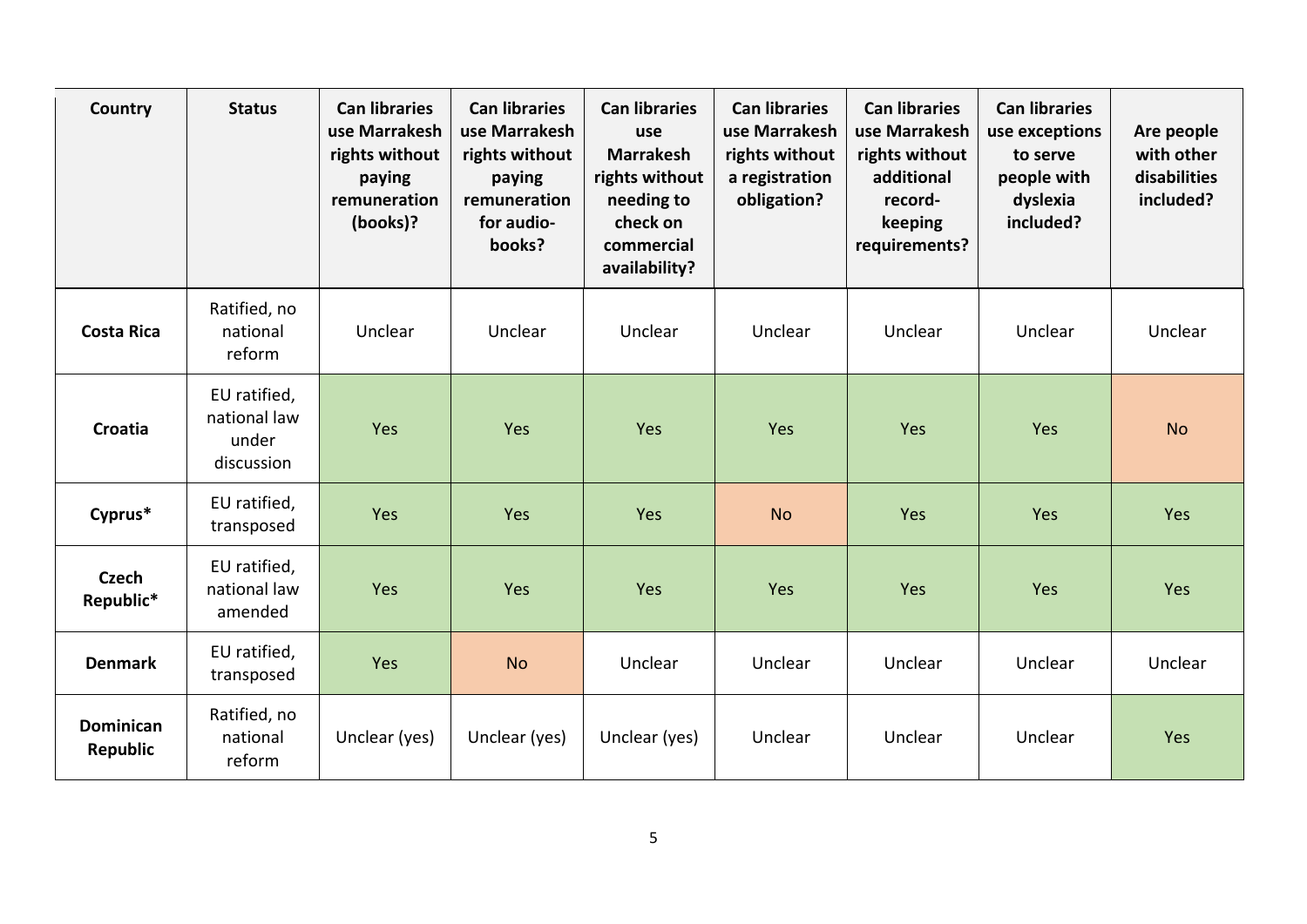| <b>Country</b>     | <b>Status</b>                            | <b>Can libraries</b><br>use Marrakesh<br>rights without<br>paying<br>remuneration<br>(books)? | <b>Can libraries</b><br>use Marrakesh<br>rights without<br>paying<br>remuneration<br>for audio-<br>books? | <b>Can libraries</b><br>use<br><b>Marrakesh</b><br>rights without<br>needing to<br>check on<br>commercial<br>availability? | <b>Can libraries</b><br>use Marrakesh<br>rights without<br>a registration<br>obligation? | <b>Can libraries</b><br>use Marrakesh<br>rights without<br>additional<br>record-<br>keeping<br>requirements? | <b>Can libraries</b><br>use exceptions<br>to serve<br>people with<br>dyslexia<br>included? | Are people<br>with other<br>disabilities<br>included? |
|--------------------|------------------------------------------|-----------------------------------------------------------------------------------------------|-----------------------------------------------------------------------------------------------------------|----------------------------------------------------------------------------------------------------------------------------|------------------------------------------------------------------------------------------|--------------------------------------------------------------------------------------------------------------|--------------------------------------------------------------------------------------------|-------------------------------------------------------|
| <b>Ecuador</b>     | Ratified,<br>national law<br>amended     | Yes                                                                                           | Unclear (yes)                                                                                             | Yes                                                                                                                        | Yes                                                                                      | Unclear                                                                                                      | Yes                                                                                        | Yes                                                   |
| <b>El Salvador</b> | Ratified, no<br>national<br>reform       | Yes                                                                                           | Yes                                                                                                       | Unclear (yes)                                                                                                              | Unclear                                                                                  | Unclear                                                                                                      | Unclear (yes)                                                                              | Yes                                                   |
| Estonia            | EU ratified,<br>transposed <sup>10</sup> | Yes                                                                                           | Yes                                                                                                       | Yes                                                                                                                        | Yes                                                                                      | Yes                                                                                                          | <b>Yes</b>                                                                                 | <b>No</b>                                             |
| <b>Finland</b>     | EU ratified,<br>transposed               | Yes                                                                                           | No <sup>11</sup>                                                                                          | Yes                                                                                                                        | Yes                                                                                      | No <sup>12</sup>                                                                                             | Yes                                                                                        | No <sup>13</sup>                                      |
| <b>France</b>      | EU ratified,                             | Yes                                                                                           | Yes                                                                                                       | Yes                                                                                                                        | <b>No</b>                                                                                | <b>No</b>                                                                                                    | Yes                                                                                        | Yes                                                   |

<sup>&</sup>lt;sup>10</sup> The amended Copyright Act came into force on November 28, 2018.

 $11$  No, if a beneficiary person will have a permanent copy of an audio book.

<sup>&</sup>lt;sup>12</sup> Apart from the European Directive's record-keeping requirements, the Finnish Copyright Act says that authorised entities operating in Finland should give their name and contact information to the Ministry of Education and Culture and so that the ministry can report to the European Commission.

<sup>&</sup>lt;sup>13</sup> However, there is another piece of legislation in Finland concerning the production of copies for persons with hearing impairments, but that does not cover cross-border exchange of material.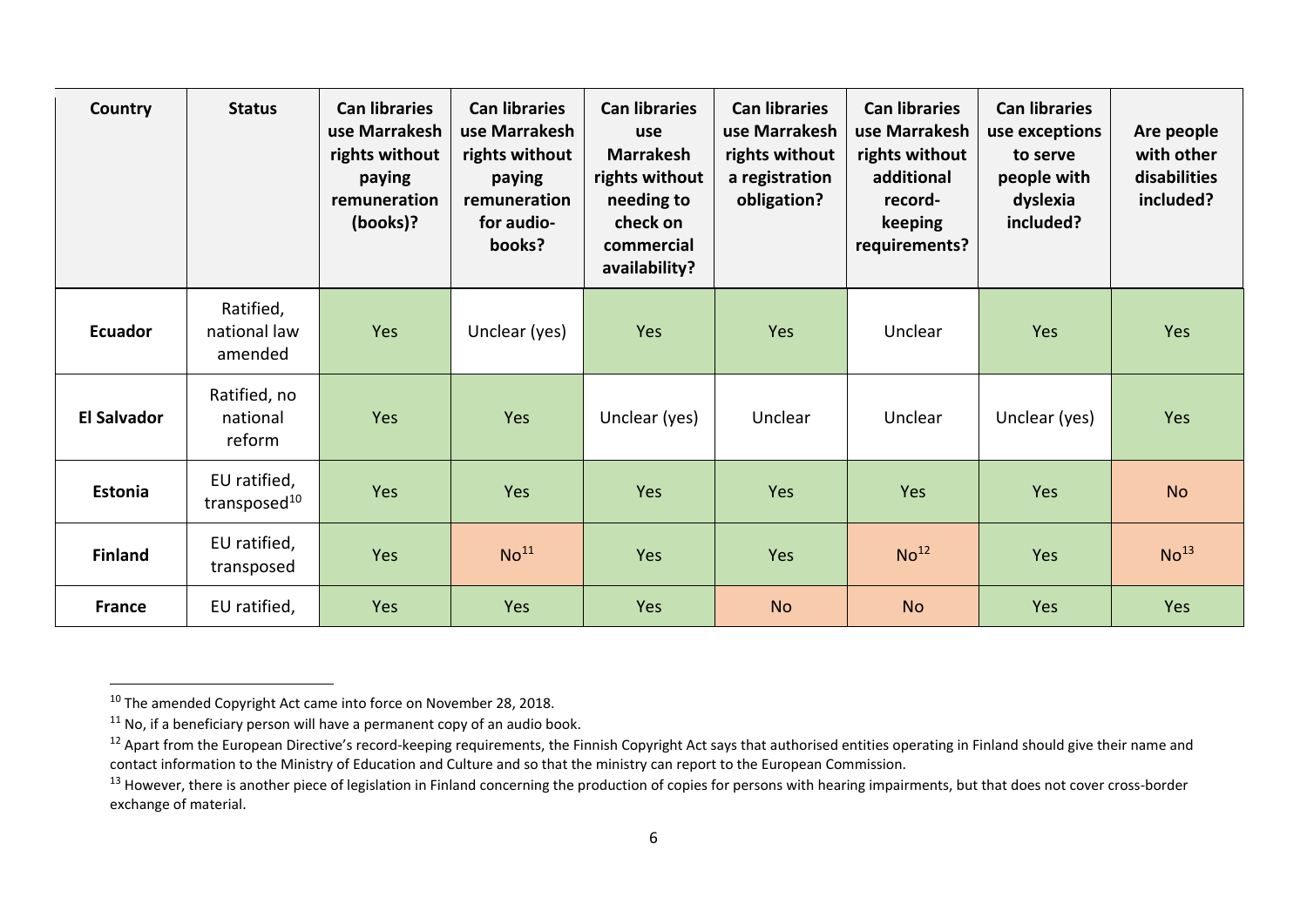|            | national law<br>implemented <sup>14</sup>           |                                                                                               |                                                                                                           |                                                                                                                            |                                                                                          |                                                                                                              |                                                                                            |                                                       |
|------------|-----------------------------------------------------|-----------------------------------------------------------------------------------------------|-----------------------------------------------------------------------------------------------------------|----------------------------------------------------------------------------------------------------------------------------|------------------------------------------------------------------------------------------|--------------------------------------------------------------------------------------------------------------|--------------------------------------------------------------------------------------------|-------------------------------------------------------|
| Country    | <b>Status</b>                                       | <b>Can libraries</b><br>use Marrakesh<br>rights without<br>paying<br>remuneration<br>(books)? | <b>Can libraries</b><br>use Marrakesh<br>rights without<br>paying<br>remuneration<br>for audio-<br>books? | <b>Can libraries</b><br>use<br><b>Marrakesh</b><br>rights without<br>needing to<br>check on<br>commercial<br>availability? | <b>Can libraries</b><br>use Marrakesh<br>rights without<br>a registration<br>obligation? | <b>Can libraries</b><br>use Marrakesh<br>rights without<br>additional<br>record-<br>keeping<br>requirements? | <b>Can libraries</b><br>use exceptions<br>to serve<br>people with<br>dyslexia<br>included? | Are people<br>with other<br>disabilities<br>included? |
| Germany*   | EU ratified,<br>transposed                          | <b>No</b>                                                                                     | <b>No</b>                                                                                                 | Yes                                                                                                                        | <b>No</b>                                                                                | <b>No</b>                                                                                                    | Yes                                                                                        | Yes                                                   |
| Ghana      | Ratified, no<br>national<br>reform                  | Unclear                                                                                       | Unclear                                                                                                   | Unclear                                                                                                                    | Unclear                                                                                  | Unclear                                                                                                      | Unclear                                                                                    | Unclear                                               |
| Greece*    | EU ratified,<br>national law<br>under<br>discussion | <b>No</b>                                                                                     | <b>No</b>                                                                                                 | Unclear                                                                                                                    | Unclear                                                                                  | Unclear                                                                                                      | Unclear                                                                                    | Unclear                                               |
| Guatemala* | Ratified,<br>national law<br>amended                | Yes                                                                                           | Unclear                                                                                                   | Unclear                                                                                                                    | <b>No</b>                                                                                | Unclear                                                                                                      | Yes                                                                                        | <b>No</b>                                             |

<sup>14</sup> It had been subject to infringement proceedings.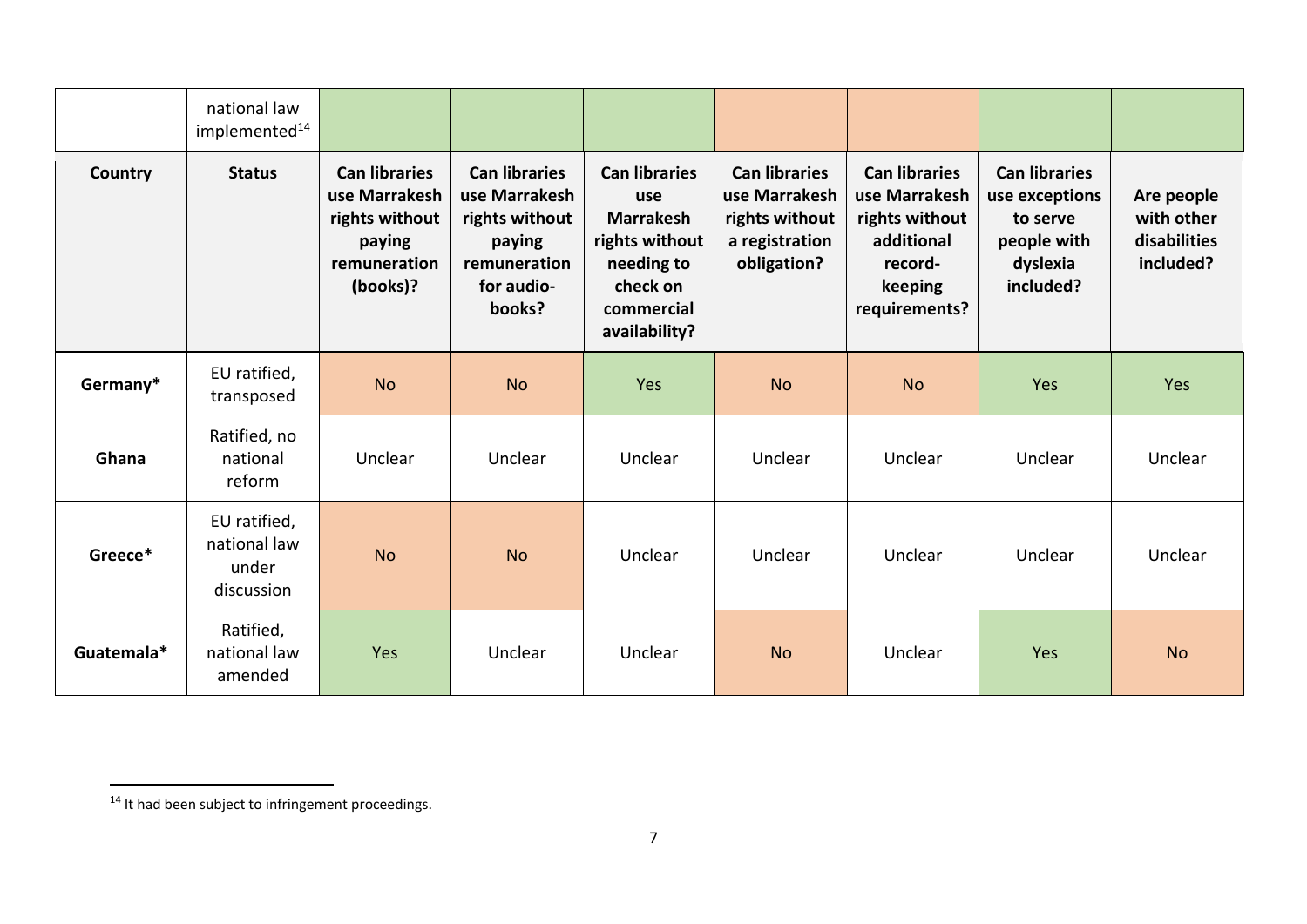| Country         | <b>Status</b>                                         | <b>Can libraries</b><br>use Marrakesh<br>rights without<br>paying<br>remuneration<br>(books)? | <b>Can libraries</b><br>use Marrakesh<br>rights without<br>paying<br>remuneration<br>for audio-<br>books? | <b>Can libraries</b><br>use<br><b>Marrakesh</b><br>rights without<br>needing to<br>check on<br>commercial<br>availability? | <b>Can libraries</b><br>use Marrakesh<br>rights without<br>a registration<br>obligation? | <b>Can libraries</b><br>use Marrakesh<br>rights without<br>additional<br>record-<br>keeping<br>requirements? | <b>Can libraries</b><br>use exceptions<br>to serve<br>people with<br>dyslexia<br>included? | Are people<br>with other<br>disabilities<br>included? |
|-----------------|-------------------------------------------------------|-----------------------------------------------------------------------------------------------|-----------------------------------------------------------------------------------------------------------|----------------------------------------------------------------------------------------------------------------------------|------------------------------------------------------------------------------------------|--------------------------------------------------------------------------------------------------------------|--------------------------------------------------------------------------------------------|-------------------------------------------------------|
| <b>Honduras</b> | Ratified, no<br>national<br>reform                    | Unclear                                                                                       | Unclear                                                                                                   | Unclear                                                                                                                    | Unclear                                                                                  | Unclear                                                                                                      | Unclear                                                                                    | Unclear                                               |
| Hungary*        | EU ratified,<br>transposed                            | Yes                                                                                           | Yes                                                                                                       | Unclear                                                                                                                    | Unclear                                                                                  | Unclear                                                                                                      | Unclear                                                                                    | Unclear                                               |
| Iceland         | EU ratified, no<br>national<br>reform                 | Unclear                                                                                       | Unclear                                                                                                   | Unclear                                                                                                                    | Unclear                                                                                  | Unclear                                                                                                      | Unclear                                                                                    | Unclear                                               |
| India           | Ratified, no<br>national<br>reform                    | <b>No</b>                                                                                     | <b>No</b>                                                                                                 | Unclear                                                                                                                    | No <sup>15</sup>                                                                         | Unclear                                                                                                      | Yes                                                                                        | Yes                                                   |
| <b>Ireland</b>  | EU ratified,<br>national law<br>adopted <sup>16</sup> | Yes                                                                                           | Yes                                                                                                       | Yes                                                                                                                        | Yes                                                                                      | Yes                                                                                                          | Yes                                                                                        | Yes                                                   |

<sup>&</sup>lt;sup>15</sup> The beneficiary or authorised entity must apply to the copyright board for the right to do this.

<sup>&</sup>lt;sup>16</sup> The relevant bill is published here: [https://dbei.gov.ie/en/What-We-Do/Innovation-Research-Development/Intellectual-Property/Copyright/Copyright-and-Other-](https://dbei.gov.ie/en/What-We-Do/Innovation-Research-Development/Intellectual-Property/Copyright/Copyright-and-Other-Intellectual-Property-Law-Provisions-Bill-2018/)[Intellectual-Property-Law-Provisions-Bill-2018/](https://dbei.gov.ie/en/What-We-Do/Innovation-Research-Development/Intellectual-Property/Copyright/Copyright-and-Other-Intellectual-Property-Law-Provisions-Bill-2018/)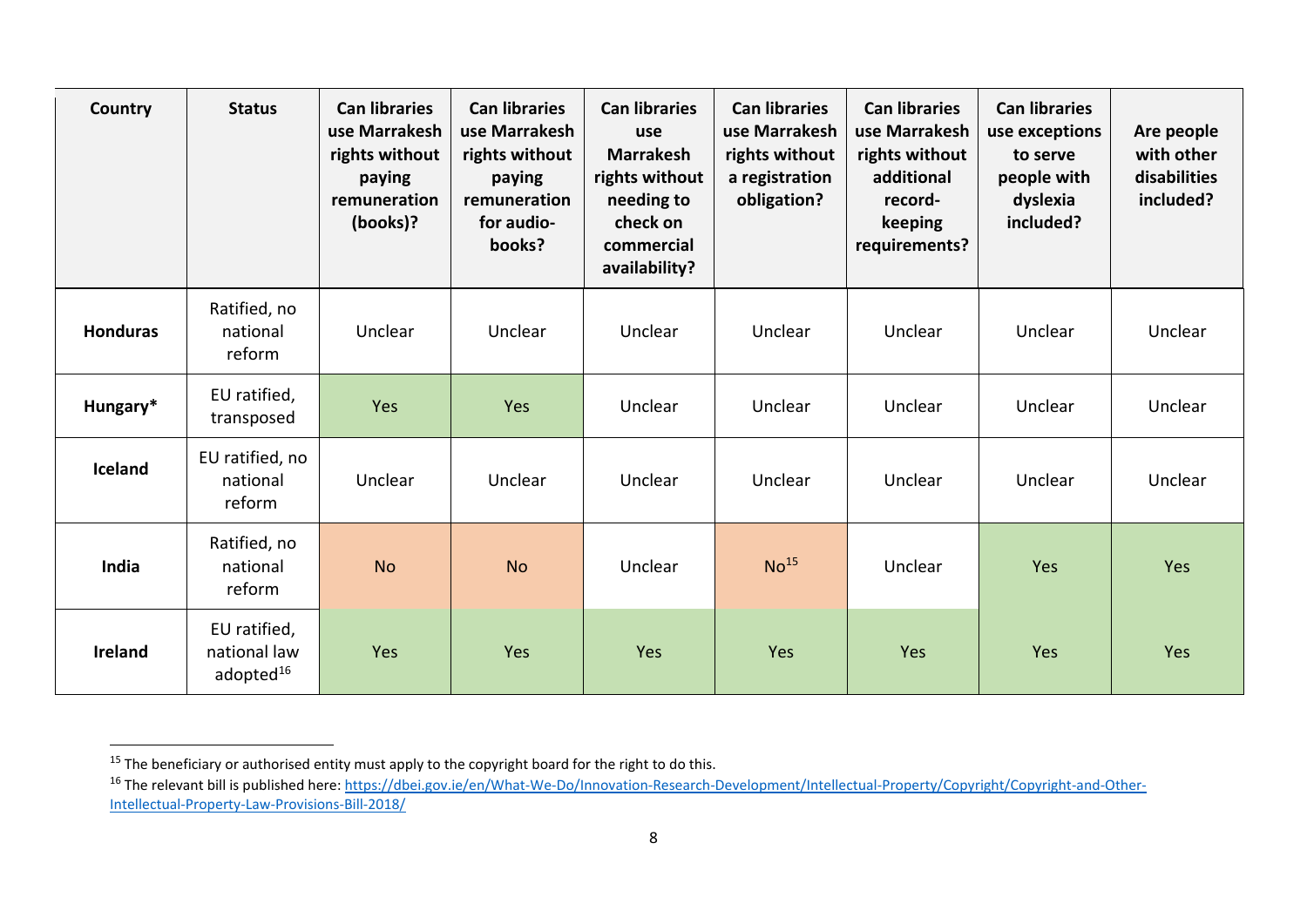| Country       | <b>Status</b>                           | <b>Can libraries</b><br>use Marrakesh<br>rights without<br>paying<br>remuneration<br>(books)? | <b>Can libraries</b><br>use Marrakesh<br>rights without<br>paying<br>remuneration<br>for audio-<br>books? | <b>Can libraries</b><br>use<br><b>Marrakesh</b><br>rights without<br>needing to<br>check on<br>commercial<br>availability? | <b>Can libraries</b><br>use Marrakesh<br>rights without<br>a registration<br>obligation? | <b>Can libraries</b><br>use Marrakesh<br>rights without<br>additional<br>record-<br>keeping<br>requirements? | <b>Can libraries</b><br>use exceptions<br>to serve<br>people with<br>dyslexia<br>included? | Are people<br>with other<br>disabilities<br>included? |
|---------------|-----------------------------------------|-----------------------------------------------------------------------------------------------|-----------------------------------------------------------------------------------------------------------|----------------------------------------------------------------------------------------------------------------------------|------------------------------------------------------------------------------------------|--------------------------------------------------------------------------------------------------------------|--------------------------------------------------------------------------------------------|-------------------------------------------------------|
| <b>Israel</b> | Ratified,<br>national law<br>amended    | Yes                                                                                           | Yes                                                                                                       | <b>No</b>                                                                                                                  | Yes                                                                                      | Unclear (yes)                                                                                                | Unclear (yes)                                                                              | Yes                                                   |
| Italy*        | EU ratified,<br>transposed              | Yes                                                                                           | Yes                                                                                                       | Unclear                                                                                                                    | <b>No</b>                                                                                | Unclear                                                                                                      | Unclear                                                                                    | Unclear                                               |
| Japan         | Ratified,<br>national law<br>amended    | Yes                                                                                           | Yes                                                                                                       | <b>No</b>                                                                                                                  | Yes                                                                                      | Yes                                                                                                          | Yes                                                                                        | <b>No</b>                                             |
| Jordan        | Ratified, no<br>national<br>reform      | Unclear                                                                                       | Unclear                                                                                                   | Unclear                                                                                                                    | Unclear                                                                                  | Unclear                                                                                                      | Unclear                                                                                    | Unclear                                               |
| Kenya         | Ratified, no<br>national<br>reform $17$ | Unclear (yes)                                                                                 | Unclear (yes)                                                                                             | Unclear (yes)                                                                                                              | Unclear (yes)                                                                            | Unclear (good)                                                                                               | Unclear (yes)                                                                              | Unclear (bad)                                         |

<sup>&</sup>lt;sup>17</sup> Treaties are self-executing in Kenya. Given that no memorandum has been submitted to WIPO giving notification of recourse to Articles concerning remuneration or commercial availability, we should assume that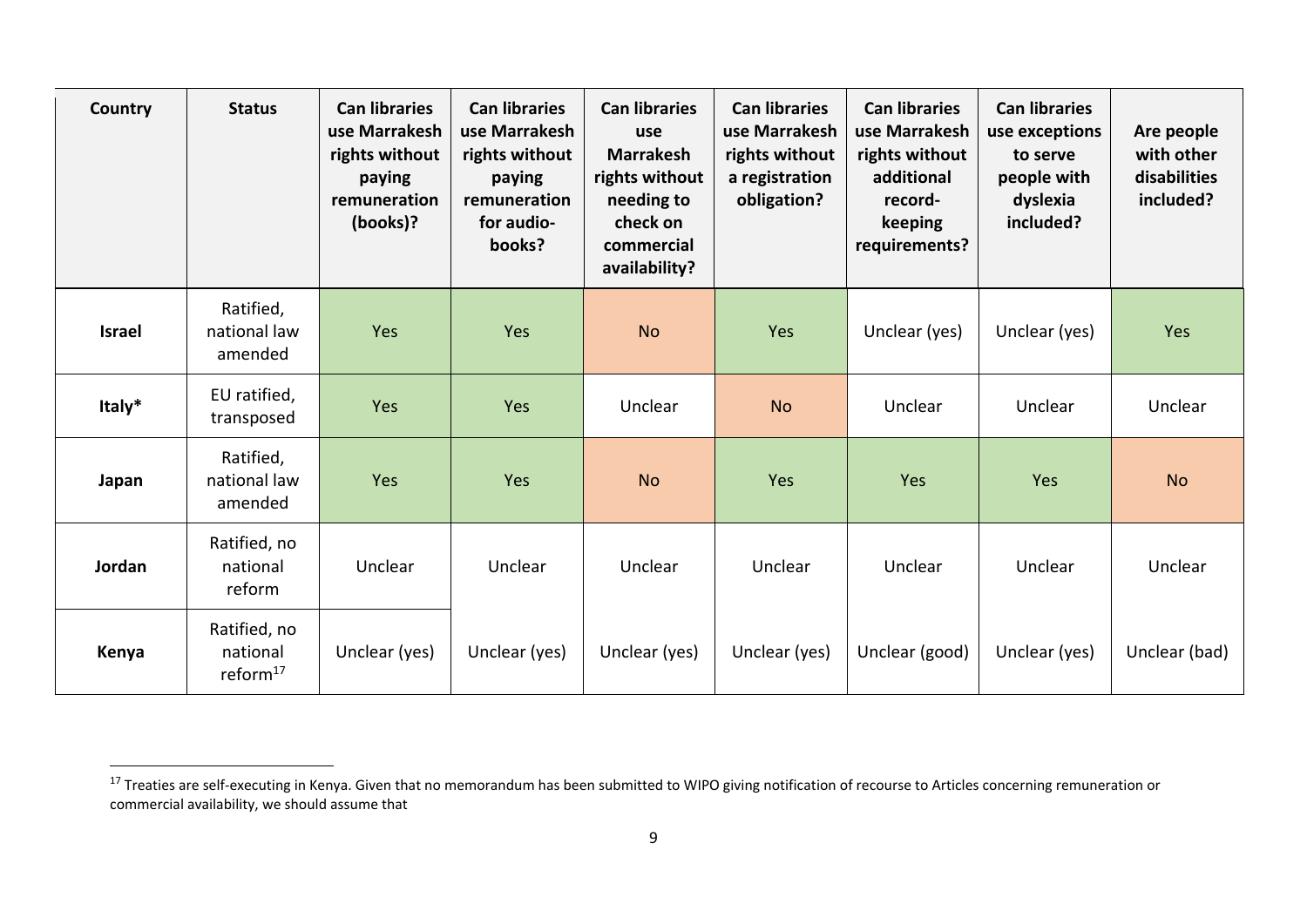| Country                  | <b>Status</b>                            | <b>Can libraries</b><br>use Marrakesh<br>rights without<br>paying<br>remuneration<br>(books)? | <b>Can libraries</b><br>use Marrakesh<br>rights without<br>paying<br>remuneration<br>for audio-<br>books? | <b>Can libraries</b><br>use<br><b>Marrakesh</b><br>rights without<br>needing to<br>check on<br>commercial<br>availability? | <b>Can libraries</b><br>use Marrakesh<br>rights without<br>a registration<br>obligation? | <b>Can libraries</b><br>use Marrakesh<br>rights without<br>additional<br>record-<br>keeping<br>requirements? | <b>Can libraries</b><br>use exceptions<br>to serve<br>people with<br>dyslexia<br>included? | Are people<br>with other<br>disabilities<br>included? |
|--------------------------|------------------------------------------|-----------------------------------------------------------------------------------------------|-----------------------------------------------------------------------------------------------------------|----------------------------------------------------------------------------------------------------------------------------|------------------------------------------------------------------------------------------|--------------------------------------------------------------------------------------------------------------|--------------------------------------------------------------------------------------------|-------------------------------------------------------|
| Kiribati*                | Ratified, no<br>national<br>reform       | Unclear                                                                                       | Unclear                                                                                                   | Unclear                                                                                                                    | Unclear                                                                                  | Unclear                                                                                                      | Unclear                                                                                    | Unclear                                               |
| <b>Korea</b>             | Ratified, no<br>national<br>reform       | Yes $^{18}$                                                                                   | Yes                                                                                                       | Unclear                                                                                                                    | Unclear (yes)                                                                            | Unclear                                                                                                      | Unclear                                                                                    | <b>No</b>                                             |
| Kyrgyzstan <sup>19</sup> | Ratified,<br>national law<br>amended     | Yes                                                                                           | Yes                                                                                                       | Unclear (yes)                                                                                                              | Good                                                                                     | Yes                                                                                                          | Yes                                                                                        | <b>No</b>                                             |
| Latvia                   | EU ratified,<br>transposed <sup>20</sup> | Yes                                                                                           | Yes                                                                                                       | Yes                                                                                                                        | Yes <sup>21</sup>                                                                        | Yes                                                                                                          | <b>Yes</b>                                                                                 | Yes                                                   |

<sup>&</sup>lt;sup>18</sup> But only Braille.

<sup>&</sup>lt;sup>19</sup> Kyrgyzstan has been involved in a direct exchange of works under the Treaty with Canada.

 $^{20}$  The Marrakesh provisions entered into force in Latvia on the 13 December 2018.

<sup>&</sup>lt;sup>21</sup> However, not all libraries are considered authorised entities, only "an institution the performance of which is not profit-making and which provides education or access to information for persons who are blind or with other reading difficulties".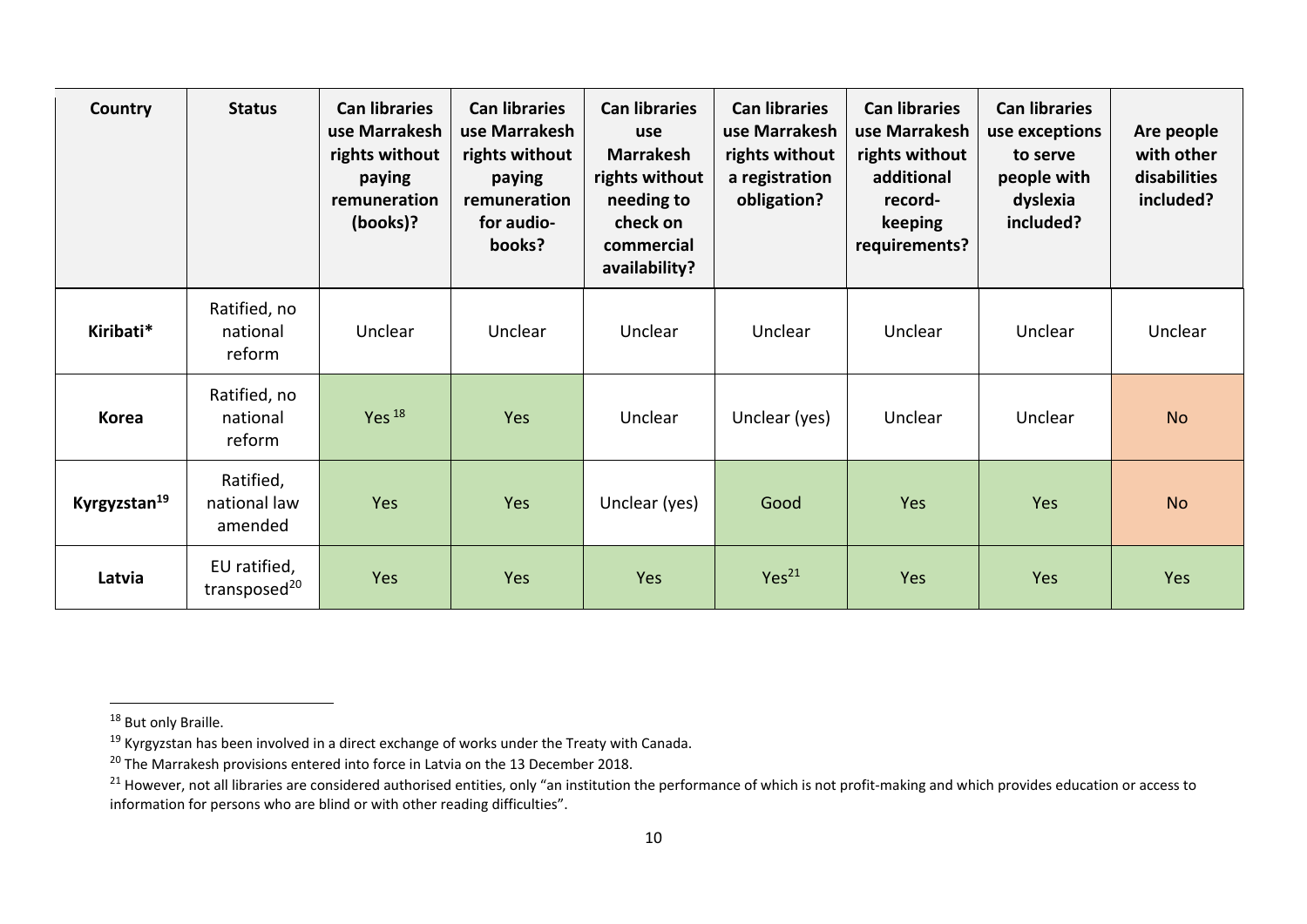| Country    | <b>Status</b>                                                     | <b>Can libraries</b><br>use Marrakesh<br>rights without<br>paying<br>remuneration<br>(books)? | <b>Can libraries</b><br>use Marrakesh<br>rights without<br>paying<br>remuneration<br>for audio-<br>books? | <b>Can libraries</b><br>use<br><b>Marrakesh</b><br>rights without<br>needing to<br>check on<br>commercial<br>availability? | <b>Can libraries</b><br>use Marrakesh<br>rights without<br>a registration<br>obligation? | <b>Can libraries</b><br>use Marrakesh<br>rights without<br>additional<br>record-<br>keeping<br>requirements? | <b>Can libraries</b><br>use exceptions<br>to serve<br>people with<br>dyslexia<br>included? | Are people<br>with other<br>disabilities<br>included? |
|------------|-------------------------------------------------------------------|-----------------------------------------------------------------------------------------------|-----------------------------------------------------------------------------------------------------------|----------------------------------------------------------------------------------------------------------------------------|------------------------------------------------------------------------------------------|--------------------------------------------------------------------------------------------------------------|--------------------------------------------------------------------------------------------|-------------------------------------------------------|
| Lesotho    | Ratified, no<br>national<br>reform                                | Unclear                                                                                       | Unclear                                                                                                   | Unclear                                                                                                                    | Unclear                                                                                  | Unclear                                                                                                      | Unclear                                                                                    | Unclear                                               |
| Liberia    | Ratified,<br>national law<br>amended                              | Unclear (yes)                                                                                 | Unclear (yes)                                                                                             | <b>No</b>                                                                                                                  | Unclear                                                                                  | Unclear                                                                                                      | Yes                                                                                        | Yes <sup>22</sup>                                     |
| Lithuania  | EU ratified,<br>national law<br>under<br>disclusion <sup>23</sup> | Yes                                                                                           | Yes                                                                                                       | Yes                                                                                                                        | Yes <sup>24</sup>                                                                        | <b>No</b>                                                                                                    | Yes                                                                                        | Yes <sup>25</sup>                                     |
| Luxembourg | EU ratified, no<br>national<br>reform                             | Unclear                                                                                       | Unclear                                                                                                   | Unclear                                                                                                                    | Unclear                                                                                  | Unclear                                                                                                      | Unclear                                                                                    | Unclear                                               |

 $22$  For people with a hearing impairment.

<sup>&</sup>lt;sup>23</sup> The national law has been approved by the Parliament, and now Presidential signature is required.

<sup>&</sup>lt;sup>24</sup> Publishers should be registered at the Ministry of Culture of the Republic of Lithuania (LRKM), the institution authorized by the state, and the customers should register at the libraries by providing the documents evidencing their disability.

<sup>&</sup>lt;sup>25</sup> People with other disabilities are included as well: physical disability (immobility of hands or head, etc.); comprehension disability, problems related to old age (dementia), autism spectrum disorder, dyslexia.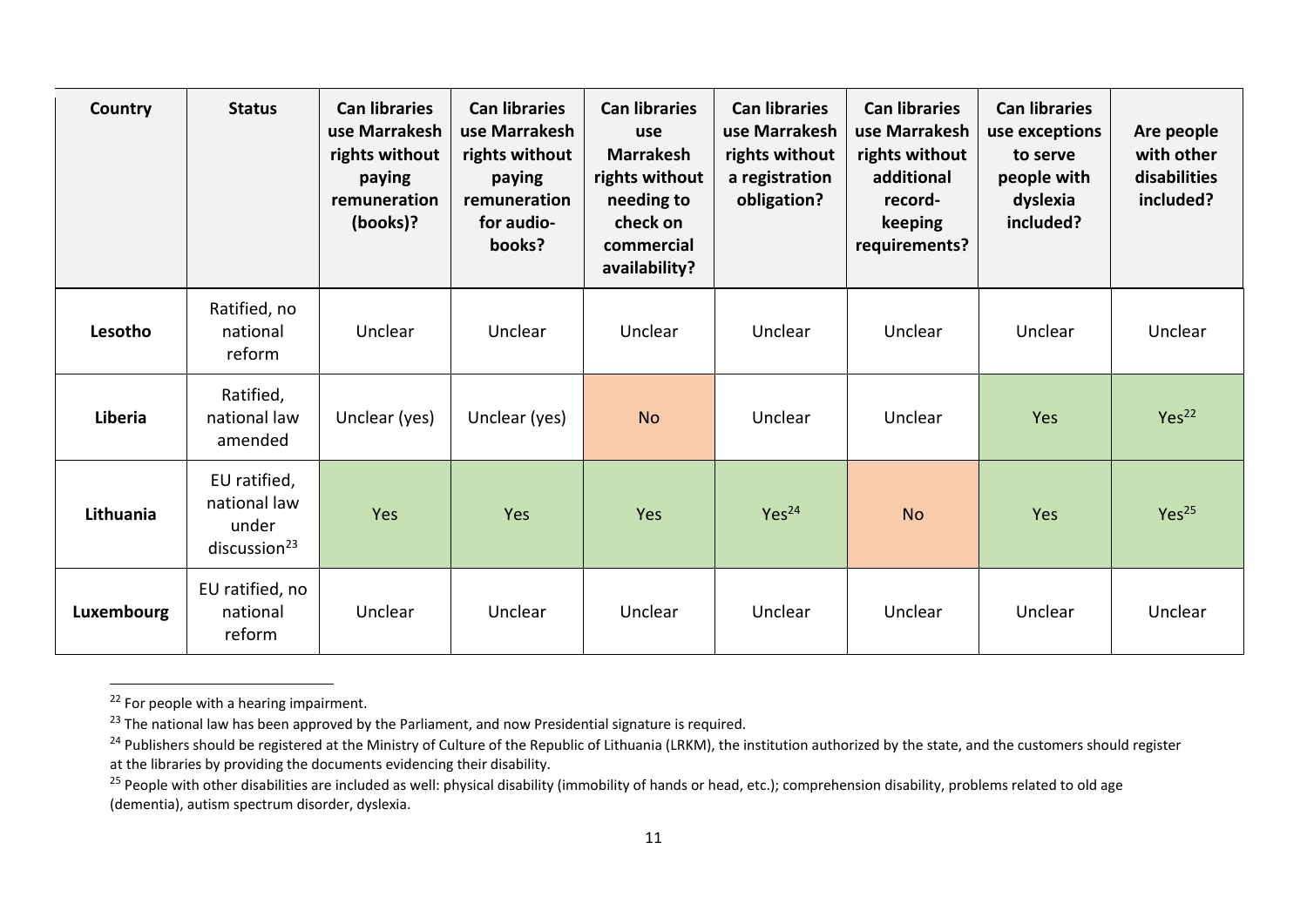| Country                     | <b>Status</b>                                      | <b>Can libraries</b><br>use Marrakesh<br>rights without<br>paying<br>remuneration<br>(books)? | <b>Can libraries</b><br>use Marrakesh<br>rights without<br>paying<br>remuneration<br>for audio-<br>books? | <b>Can libraries</b><br>use<br><b>Marrakesh</b><br>rights without<br>needing to<br>check on<br>commercial<br>availability? | <b>Can libraries</b><br>use Marrakesh<br>rights without<br>a registration<br>obligation? | <b>Can libraries</b><br>use Marrakesh<br>rights without<br>additional<br>record-<br>keeping<br>requirements? | <b>Can libraries</b><br>use exceptions<br>to serve<br>people with<br>dyslexia<br>included? | Are people<br>with other<br>disabilities<br>included? |
|-----------------------------|----------------------------------------------------|-----------------------------------------------------------------------------------------------|-----------------------------------------------------------------------------------------------------------|----------------------------------------------------------------------------------------------------------------------------|------------------------------------------------------------------------------------------|--------------------------------------------------------------------------------------------------------------|--------------------------------------------------------------------------------------------|-------------------------------------------------------|
| Malawi                      | Ratified,<br>national law<br>amended               | Yes $26$                                                                                      | Yes <sup>27</sup>                                                                                         | <b>No</b>                                                                                                                  | Unclear                                                                                  | Unclear                                                                                                      | Yes                                                                                        | Unclear                                               |
| Mali                        | Ratified, no<br>national<br>reform                 | Unclear                                                                                       | Unclear                                                                                                   | Unclear                                                                                                                    | Unclear                                                                                  | Unclear                                                                                                      | Unclear                                                                                    | Unclear                                               |
| Malta*                      | EU ratified,<br>transposed                         | Unclear                                                                                       | Unclear                                                                                                   | Unclear                                                                                                                    | Unclear                                                                                  | Unclear                                                                                                      | Unclear                                                                                    | Unclear                                               |
| <b>Marshall</b><br>Islands* | Ratified, no<br>national<br>reform                 | Unclear                                                                                       | Unclear                                                                                                   | Unclear                                                                                                                    | Unclear                                                                                  | Unclear                                                                                                      | Unclear                                                                                    | Unclear                                               |
| <b>Mexico</b>               | Ratified,<br>national law<br>amended <sup>28</sup> | Yes                                                                                           | Yes                                                                                                       | Yes                                                                                                                        | <b>No</b>                                                                                | Yes                                                                                                          | Yes                                                                                        | Unclear (yes)                                         |

<sup>&</sup>lt;sup>26</sup> The law as it stands does not mention remuneration.

 $^{27}$  Limited: audiovisual works can only be lent, not distributed.

<sup>&</sup>lt;sup>28</sup> International law is self-executing, and so where the Treaty is clear, beneficiaries and libraries can already draw on the rights. However, there are currently legal amendments under discussion.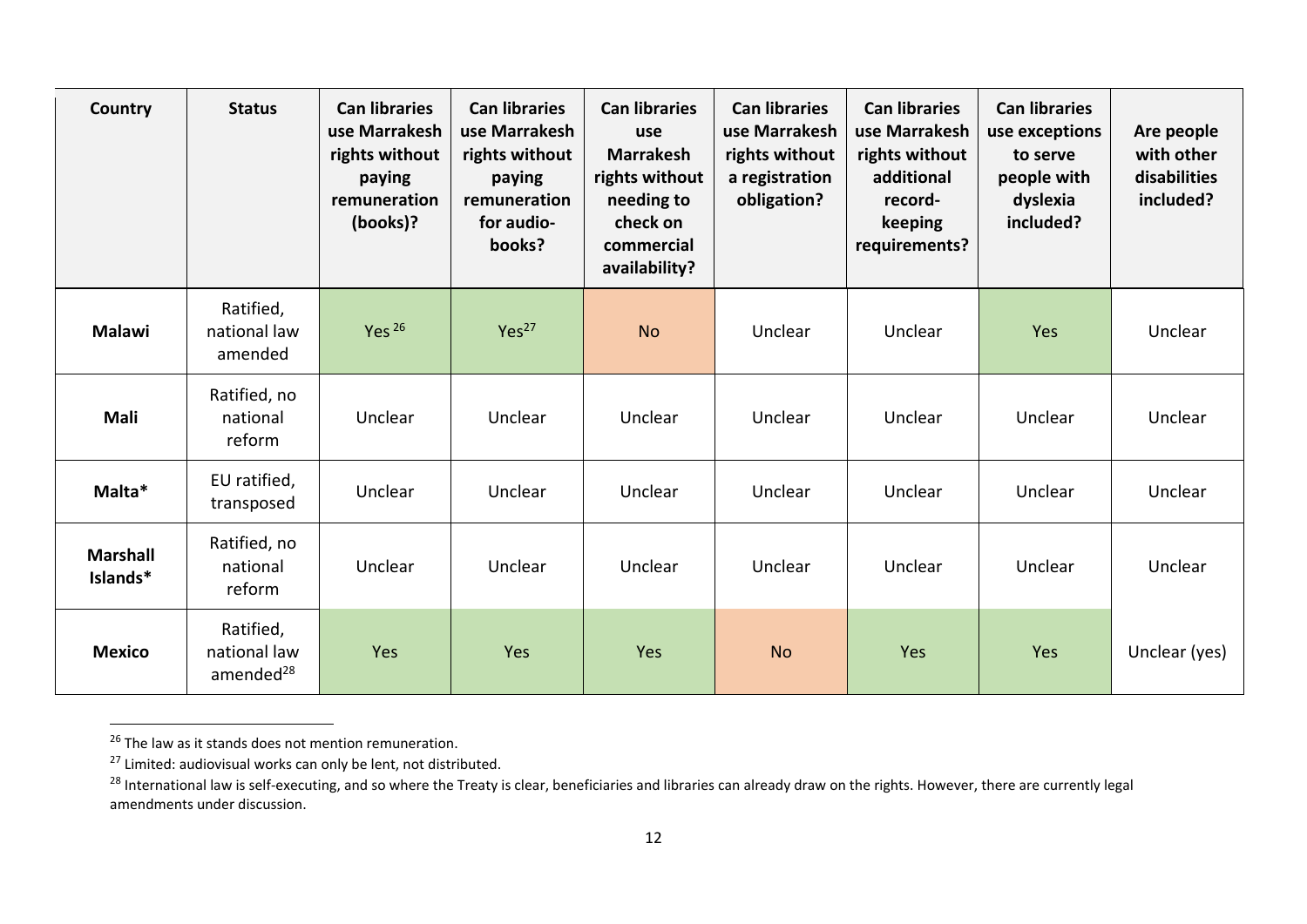| Country                              | <b>Status</b>                           | <b>Can libraries</b><br>use Marrakesh<br>rights without<br>paying<br>remuneration<br>(books)? | <b>Can libraries</b><br>use Marrakesh<br>rights without<br>paying<br>remuneration<br>for audio-<br>books? | <b>Can libraries</b><br>use<br><b>Marrakesh</b><br>rights without<br>needing to<br>check on<br>commercial<br>availability? | <b>Can libraries</b><br>use Marrakesh<br>rights without<br>a registration<br>obligation? | <b>Can libraries</b><br>use Marrakesh<br>rights without<br>additional<br>record-<br>keeping<br>requirements? | <b>Can libraries</b><br>use exceptions<br>to serve<br>people with<br>dyslexia<br>included? | Are people<br>with other<br>disabilities<br>included? |
|--------------------------------------|-----------------------------------------|-----------------------------------------------------------------------------------------------|-----------------------------------------------------------------------------------------------------------|----------------------------------------------------------------------------------------------------------------------------|------------------------------------------------------------------------------------------|--------------------------------------------------------------------------------------------------------------|--------------------------------------------------------------------------------------------|-------------------------------------------------------|
| Moldova                              | Ratified, no<br>national<br>reform      | Yes                                                                                           | Yes                                                                                                       | Unclear                                                                                                                    | Unclear                                                                                  | Unclear                                                                                                      | Yes                                                                                        | Yes                                                   |
| Mongolia                             | Ratified, no<br>national<br>reform      | Unclear (yes)                                                                                 | Unclear (yes)                                                                                             | <b>No</b>                                                                                                                  | Unclear                                                                                  | Unclear                                                                                                      | Unclear                                                                                    | Yes <sup>29</sup>                                     |
| Morocco*                             | Ratified, no<br>national<br>reform      | Unclear                                                                                       | Unclear                                                                                                   | Unclear                                                                                                                    | Unclear                                                                                  | Unclear                                                                                                      | Unclear                                                                                    | Unclear                                               |
| <b>Netherlands</b>                   | EU ratified,<br>national law<br>amended | Yes                                                                                           | Yes                                                                                                       | Yes                                                                                                                        | Yes                                                                                      | Yes                                                                                                          | Yes                                                                                        | <b>No</b>                                             |
| <b>New</b><br>Zealand* <sup>30</sup> | Not yet<br>ratified,                    | Yes                                                                                           | Yes                                                                                                       | Yes                                                                                                                        | Yes <sup>31</sup>                                                                        | <b>No</b>                                                                                                    | Yes                                                                                        | <b>No</b>                                             |

<sup>&</sup>lt;sup>29</sup> For people with a hearing impairment.

 $30$  Parliament has voted the Bill. It is now waiting for Royal assent.

 $31$  However, the current draft indicates that notice has to be given to the Ministry before undertaking any activities as an authorised entity for the first time.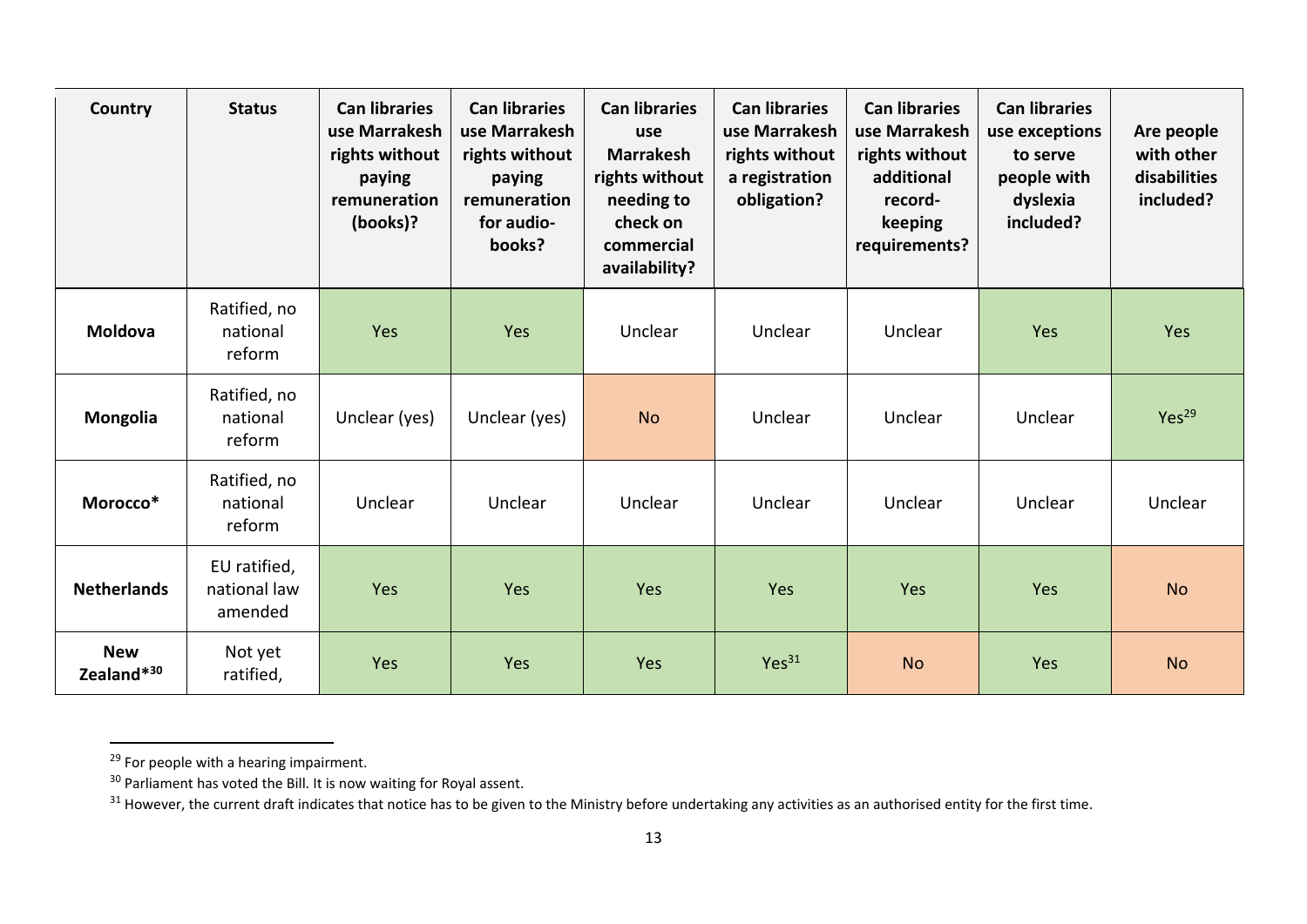|                    | national law<br>amended                           |                                                                                               |                                                                                                           |                                                                                                                            |                                                                                          |                                                                                                              |                                                                                            |                                                       |
|--------------------|---------------------------------------------------|-----------------------------------------------------------------------------------------------|-----------------------------------------------------------------------------------------------------------|----------------------------------------------------------------------------------------------------------------------------|------------------------------------------------------------------------------------------|--------------------------------------------------------------------------------------------------------------|--------------------------------------------------------------------------------------------|-------------------------------------------------------|
| Country            | <b>Status</b>                                     | <b>Can libraries</b><br>use Marrakesh<br>rights without<br>paying<br>remuneration<br>(books)? | <b>Can libraries</b><br>use Marrakesh<br>rights without<br>paying<br>remuneration<br>for audio-<br>books? | <b>Can libraries</b><br>use<br><b>Marrakesh</b><br>rights without<br>needing to<br>check on<br>commercial<br>availability? | <b>Can libraries</b><br>use Marrakesh<br>rights without<br>a registration<br>obligation? | <b>Can libraries</b><br>use Marrakesh<br>rights without<br>additional<br>record-<br>keeping<br>requirements? | <b>Can libraries</b><br>use exceptions<br>to serve<br>people with<br>dyslexia<br>included? | Are people<br>with other<br>disabilities<br>included? |
| <b>Nigeria</b>     | Ratified,<br>national law<br>under<br>discussion  | Yes                                                                                           | Yes                                                                                                       | Unclear (yes)                                                                                                              | Unclear                                                                                  | Unclear                                                                                                      | Unclear (yes)                                                                              | Unclear (yes)                                         |
| <b>North Korea</b> | Ratified, no<br>national<br>reform                | Unclear (yes)                                                                                 | Unclear (yes)                                                                                             | Unclear (yes)                                                                                                              | Unclear                                                                                  | Unclear                                                                                                      | <b>No</b>                                                                                  | <b>No</b>                                             |
| Norway             | National law<br>under<br>disclusion <sup>32</sup> | Yes                                                                                           | Yes                                                                                                       | Yes                                                                                                                        | Yes                                                                                      | Unclear                                                                                                      | Yes                                                                                        | Unclear                                               |
| Panama             | Ratified, no<br>national<br>reform                | Yes                                                                                           | Yes                                                                                                       | Unclear (yes)                                                                                                              | Unclear                                                                                  | Unclear                                                                                                      | Unclear                                                                                    | <b>No</b>                                             |

<sup>&</sup>lt;sup>32</sup> Given that Norway is not a member of the European Union, but a member of the European Economic Area, there will be a separate processing, including consultation rounds - before the final draft will be submitted to the Norwegian Parliament. The new estimated implementation in Norway is year-end 2019.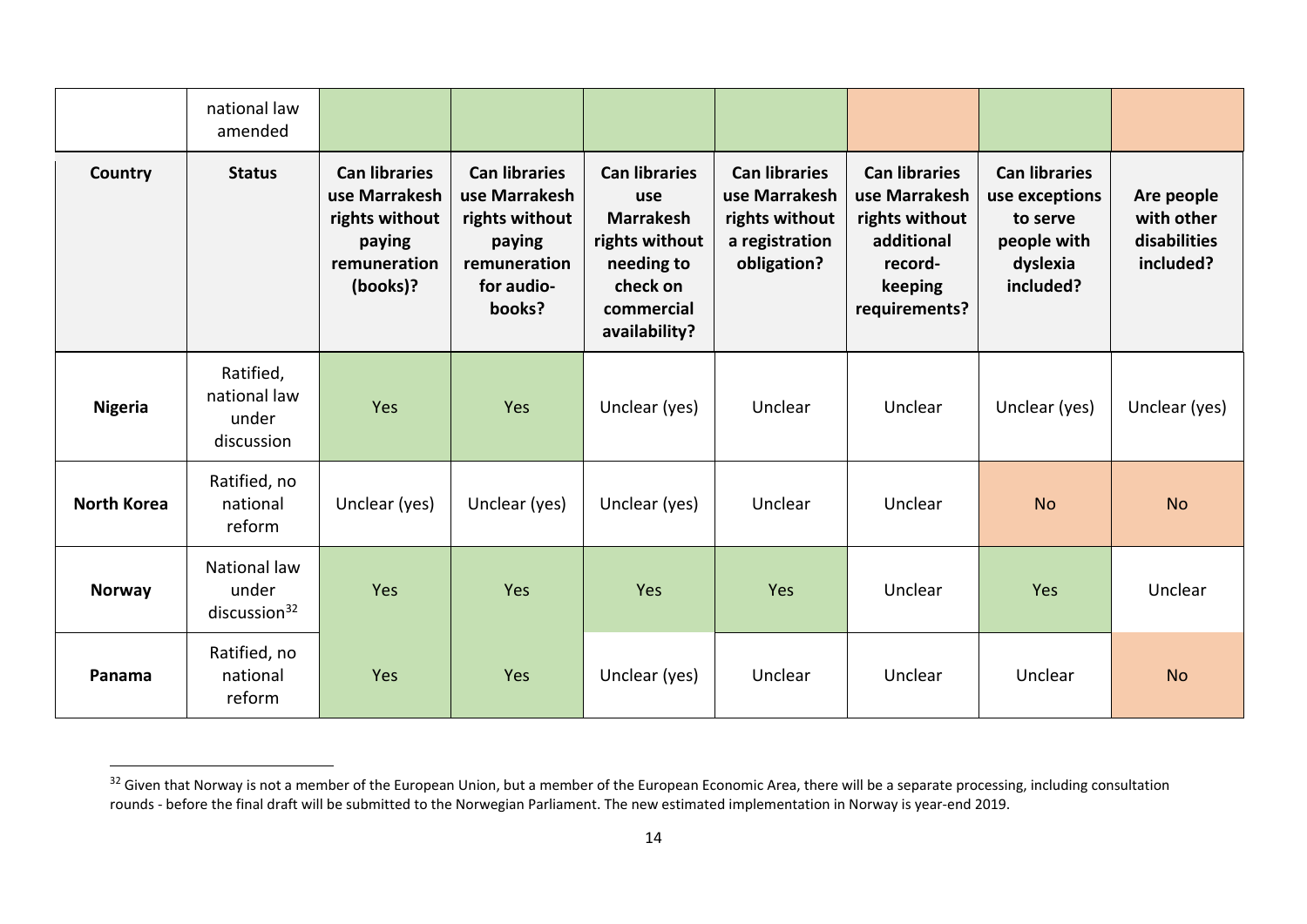| Country            | <b>Status</b>                                    | <b>Can libraries</b><br>use Marrakesh<br>rights without<br>paying<br>remuneration<br>(books)? | <b>Can libraries</b><br>use Marrakesh<br>rights without<br>paying<br>remuneration<br>for audio-<br>books? | <b>Can libraries</b><br>use<br><b>Marrakesh</b><br>rights without<br>needing to<br>check on<br>commercial<br>availability? | <b>Can libraries</b><br>use Marrakesh<br>rights without<br>a registration<br>obligation? | <b>Can libraries</b><br>use Marrakesh<br>rights without<br>additional<br>record-<br>keeping<br>requirements? | <b>Can libraries</b><br>use exceptions<br>to serve<br>people with<br>dyslexia<br>included? | Are people<br>with other<br>disabilities<br>included? |
|--------------------|--------------------------------------------------|-----------------------------------------------------------------------------------------------|-----------------------------------------------------------------------------------------------------------|----------------------------------------------------------------------------------------------------------------------------|------------------------------------------------------------------------------------------|--------------------------------------------------------------------------------------------------------------|--------------------------------------------------------------------------------------------|-------------------------------------------------------|
| Paraguay           | Ratified, no<br>national<br>reform               | Unclear                                                                                       | Unclear                                                                                                   | Unclear                                                                                                                    | Unclear                                                                                  | Unclear                                                                                                      | Unclear                                                                                    | Unclear                                               |
| Peru               | Ratified, no<br>national<br>reform               | Unclear                                                                                       | Unclear                                                                                                   | Unclear                                                                                                                    | Unclear                                                                                  | Unclear                                                                                                      | Unclear                                                                                    | Unclear                                               |
| <b>Philippines</b> | Ratified, no<br>national<br>reform <sup>33</sup> | Unclear                                                                                       | Unclear                                                                                                   | Unclear                                                                                                                    | Unclear                                                                                  | Unclear                                                                                                      | Unclear                                                                                    | Unclear                                               |
| Poland             | EU ratified,<br>transposed                       | Yes                                                                                           | Yes                                                                                                       | Yes                                                                                                                        | Yes                                                                                      | <b>No</b>                                                                                                    | Unclear                                                                                    | Unclear (no)                                          |
| Portugal           | EU ratified, no<br>national<br>reform            | Unclear                                                                                       | Unclear                                                                                                   | Unclear                                                                                                                    | Unclear                                                                                  | Unclear                                                                                                      | Unclear                                                                                    | Unclear                                               |

<sup>&</sup>lt;sup>33</sup> The Treaty will enter into force in the Republic of the Philippines on March 18, 2019.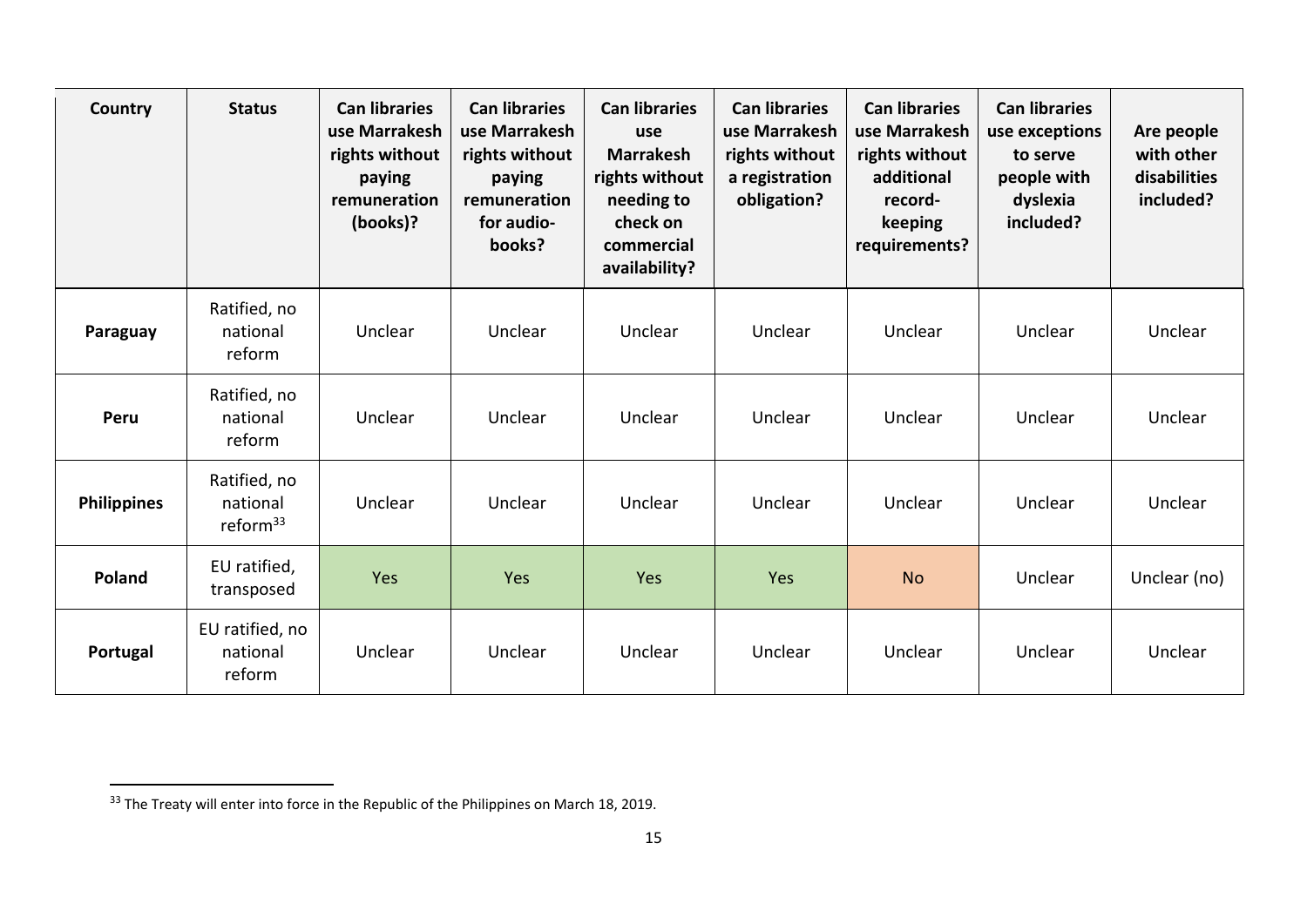| Country              | <b>Status</b>                                       | <b>Can libraries</b><br>use Marrakesh<br>rights without<br>paying<br>remuneration<br>(books)? | <b>Can libraries</b><br>use Marrakesh<br>rights without<br>paying<br>remuneration<br>for audio-<br>books? | <b>Can libraries</b><br>use<br><b>Marrakesh</b><br>rights without<br>needing to<br>check on<br>commercial<br>availability? | <b>Can libraries</b><br>use Marrakesh<br>rights without<br>a registration<br>obligation? | <b>Can libraries</b><br>use Marrakesh<br>rights without<br>additional<br>record-<br>keeping<br>requirements? | <b>Can libraries</b><br>use exceptions<br>to serve<br>people with<br>dyslexia<br>included? | Are people<br>with other<br>disabilities<br>included? |
|----------------------|-----------------------------------------------------|-----------------------------------------------------------------------------------------------|-----------------------------------------------------------------------------------------------------------|----------------------------------------------------------------------------------------------------------------------------|------------------------------------------------------------------------------------------|--------------------------------------------------------------------------------------------------------------|--------------------------------------------------------------------------------------------|-------------------------------------------------------|
| Qatar                | Ratified, no<br>national<br>reform $34$             | Unclear                                                                                       | Unclear                                                                                                   | Unclear                                                                                                                    | Unclear                                                                                  | Unclear                                                                                                      | Unclear                                                                                    | Unclear                                               |
| Romania              | EU ratified,<br>national law<br>under<br>discussion | Yes                                                                                           | Yes                                                                                                       | Unclear                                                                                                                    | Unclear                                                                                  | Unclear                                                                                                      | Unclear                                                                                    | Unclear                                               |
| <b>Russia</b>        | Ratified,<br>national law<br>amended                | Yes $35$                                                                                      | Yes $36$                                                                                                  | Unclear (yes)                                                                                                              | <b>No</b>                                                                                | Unclear                                                                                                      | Unclear (no)                                                                               | <b>No</b>                                             |
| <b>Saint Vincent</b> | Ratified, no<br>national<br>reform                  | Unclear                                                                                       | Unclear                                                                                                   | Unclear                                                                                                                    | Unclear                                                                                  | Unclear                                                                                                      | Unclear                                                                                    | Unclear                                               |

<sup>35</sup> Lending only, not distribution

<sup>36</sup> Lending only, not distribution

<sup>&</sup>lt;sup>34</sup> No amendment has been needed for the implementation of the Treaty as in Qatar ratification of a Treaty has direct effect. Entry into force of the provisions will be on January 24, 2019.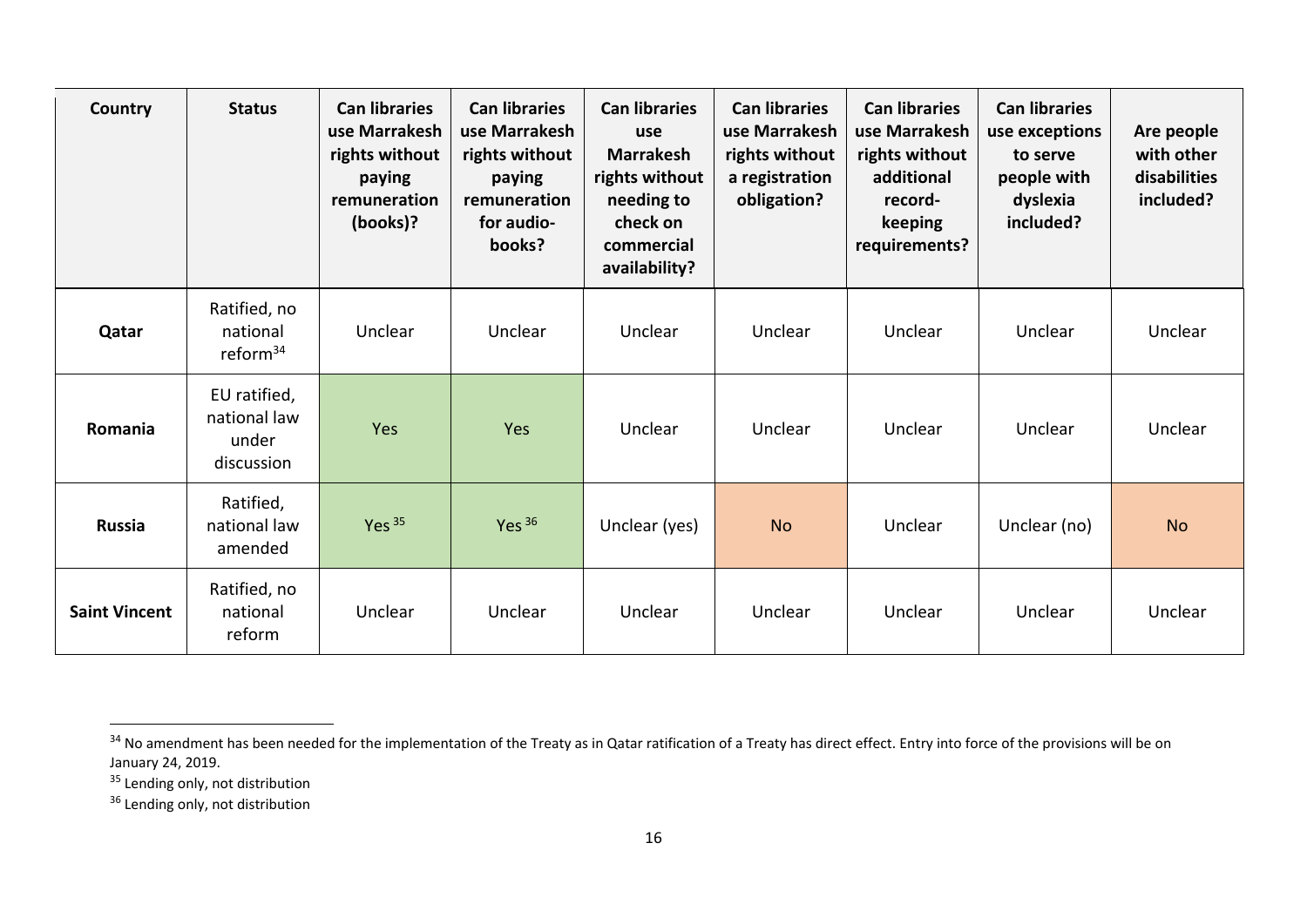| Country          | <b>Status</b>                                       | <b>Can libraries</b><br>use Marrakesh<br>rights without<br>paying<br>remuneration<br>(books)? | <b>Can libraries</b><br>use Marrakesh<br>rights without<br>paying<br>remuneration<br>for audio-<br>books? | <b>Can libraries</b><br>use<br><b>Marrakesh</b><br>rights without<br>needing to<br>check on<br>commercial<br>availability? | <b>Can libraries</b><br>use Marrakesh<br>rights without<br>a registration<br>obligation? | <b>Can libraries</b><br>use Marrakesh<br>rights without<br>additional<br>record-<br>keeping<br>requirements? | <b>Can libraries</b><br>use exceptions<br>to serve<br>people with<br>dyslexia<br>included? | Are people<br>with other<br>disabilities<br>included? |
|------------------|-----------------------------------------------------|-----------------------------------------------------------------------------------------------|-----------------------------------------------------------------------------------------------------------|----------------------------------------------------------------------------------------------------------------------------|------------------------------------------------------------------------------------------|--------------------------------------------------------------------------------------------------------------|--------------------------------------------------------------------------------------------|-------------------------------------------------------|
| Saudi Arabia     | Ratified, no<br>national<br>reform                  | Unclear                                                                                       | Unclear                                                                                                   | Unclear                                                                                                                    | Unclear                                                                                  | Unclear                                                                                                      | Unclear                                                                                    | Unclear                                               |
| <b>Singapore</b> | Ratified,<br>national law<br>amended                | Yes <sup>37</sup>                                                                             | Yes <sup>38</sup>                                                                                         | <b>No</b>                                                                                                                  | Yes                                                                                      | Unclear                                                                                                      | Unclear (yes)                                                                              | <b>No</b>                                             |
| <b>Slovakia</b>  | EU ratified,<br>transposed                          | Yes                                                                                           | Yes                                                                                                       | Unclear                                                                                                                    | Yes                                                                                      | Unclear                                                                                                      | Unclear                                                                                    | Unclear                                               |
| Slovenia*        | EU ratified,<br>national law<br>under<br>discussion | Yes                                                                                           | Yes                                                                                                       | No <sup>39</sup>                                                                                                           | Yes                                                                                      | Yes                                                                                                          | Yes                                                                                        | Yes                                                   |
| <b>Spain</b>     | EU ratified,<br>transposed                          | Yes                                                                                           | Yes                                                                                                       | Yes                                                                                                                        | Yes                                                                                      | <b>No</b>                                                                                                    | Yes                                                                                        | <b>No</b>                                             |

 $37$  Rightholders can ask for payment, but there is no automatic obligation to pay.

<sup>&</sup>lt;sup>38</sup> See footnote 36.

<sup>39</sup> The existing exception only applies if the relevant work is not available in the desired form. However this will most likely changed in the current reform.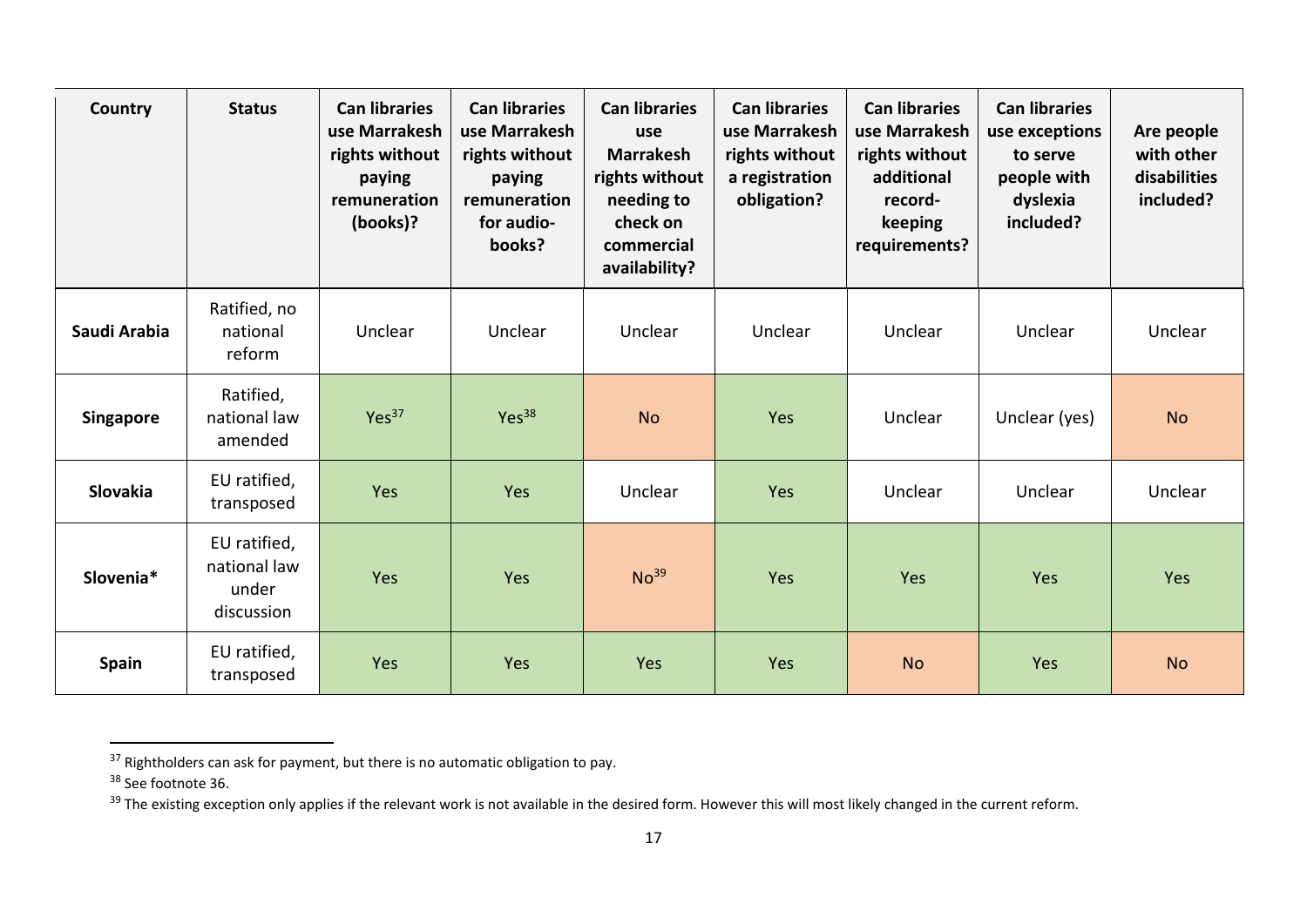| Country            | <b>Status</b>                                               | <b>Can libraries</b><br>use Marrakesh<br>rights without<br>paying<br>remuneration<br>(books)? | <b>Can libraries</b><br>use Marrakesh<br>rights without<br>paying<br>remuneration<br>for audio-<br>books? | <b>Can libraries</b><br>use<br><b>Marrakesh</b><br>rights without<br>needing to<br>check on<br>commercial<br>availability? | <b>Can libraries</b><br>use Marrakesh<br>rights without<br>a registration<br>obligation? | <b>Can libraries</b><br>use Marrakesh<br>rights without<br>additional<br>record-<br>keeping<br>requirements? | <b>Can libraries</b><br>use exceptions<br>to serve<br>people with<br>dyslexia<br>included? | Are people<br>with other<br>disabilities<br>included? |
|--------------------|-------------------------------------------------------------|-----------------------------------------------------------------------------------------------|-----------------------------------------------------------------------------------------------------------|----------------------------------------------------------------------------------------------------------------------------|------------------------------------------------------------------------------------------|--------------------------------------------------------------------------------------------------------------|--------------------------------------------------------------------------------------------|-------------------------------------------------------|
| Sri Lanka          | Ratified, no<br>national<br>reform                          | Unclear                                                                                       | Unclear                                                                                                   | Unclear                                                                                                                    | Unclear                                                                                  | Unclear                                                                                                      | Unclear                                                                                    | Unclear                                               |
| Sweden             | EU ratified,<br>transposed                                  | Yes                                                                                           | Yes                                                                                                       | Yes                                                                                                                        | Yes                                                                                      | Yes                                                                                                          | Yes                                                                                        | Unclear                                               |
| <b>Switzerland</b> | Not yet<br>ratified,<br>national law<br>under<br>discussion | <b>No</b>                                                                                     | <b>No</b>                                                                                                 | Unclear                                                                                                                    | Unclear                                                                                  | <b>No</b>                                                                                                    | Unclear                                                                                    | Unclear                                               |
| Thailand*          | Ratified,<br>national law<br>amended                        | Unclear                                                                                       | Unclear                                                                                                   | Unclear                                                                                                                    | Unclear                                                                                  | Unclear                                                                                                      | Unclear                                                                                    | Unclear                                               |
| Tajikistan*        | Ratified, no<br>national<br>reform                          | Unclear                                                                                       | Unclear                                                                                                   | Unclear                                                                                                                    | Unclear                                                                                  | Unclear                                                                                                      | Unclear                                                                                    | Unclear                                               |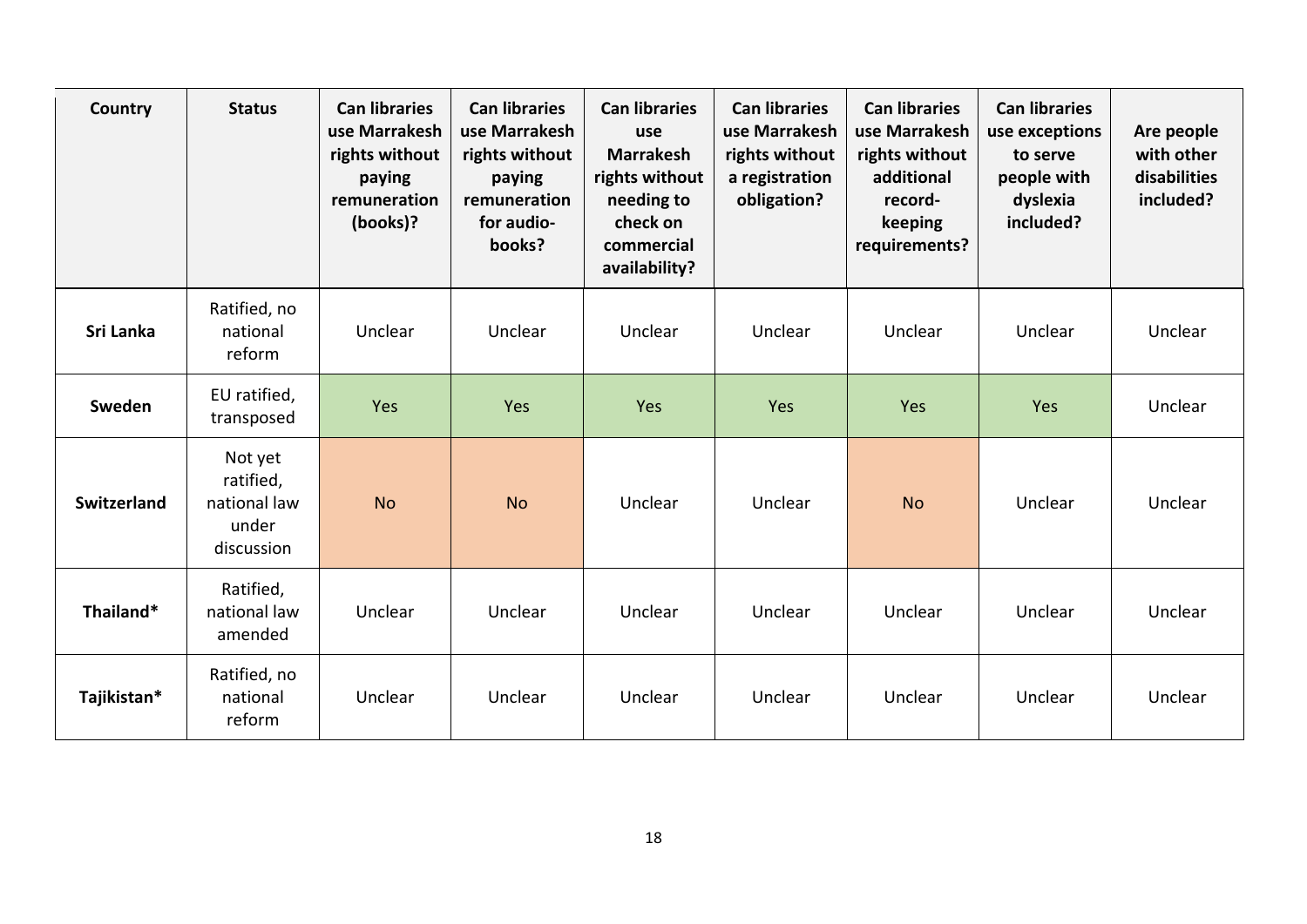| Country                                     | <b>Status</b>                                    | <b>Can libraries</b><br>use Marrakesh<br>rights without<br>paying<br>remuneration<br>(books)? | <b>Can libraries</b><br>use Marrakesh<br>rights without<br>paying<br>remuneration<br>for audio-<br>books? | <b>Can libraries</b><br>use<br><b>Marrakesh</b><br>rights without<br>needing to<br>check on<br>commercial<br>availability? | <b>Can libraries</b><br>use Marrakesh<br>rights without<br>a registration<br>obligation? | <b>Can libraries</b><br>use Marrakesh<br>rights without<br>additional<br>record-<br>keeping<br>requirements? | <b>Can libraries</b><br>use exceptions<br>to serve<br>people with<br>dyslexia<br>included? | Are people<br>with other<br>disabilities<br>included? |
|---------------------------------------------|--------------------------------------------------|-----------------------------------------------------------------------------------------------|-----------------------------------------------------------------------------------------------------------|----------------------------------------------------------------------------------------------------------------------------|------------------------------------------------------------------------------------------|--------------------------------------------------------------------------------------------------------------|--------------------------------------------------------------------------------------------|-------------------------------------------------------|
| <b>Tunisia</b>                              | Ratified, no<br>national<br>reform               | Unclear                                                                                       | Unclear                                                                                                   | Unclear                                                                                                                    | Unclear                                                                                  | Unclear                                                                                                      | Unclear                                                                                    | Unclear                                               |
| <b>UAE</b> (United<br><b>Arab Emirates)</b> | Ratified,<br>national law<br>under<br>discussion | Unclear                                                                                       | Unclear                                                                                                   | Unclear                                                                                                                    | Unclear                                                                                  | Unclear                                                                                                      | Unclear                                                                                    | Unclear                                               |
| Uganda                                      | Ratified, no<br>national<br>reform               | Yes <sup>40</sup>                                                                             | <b>No</b>                                                                                                 | Unclear <sup>41</sup>                                                                                                      | Unclear                                                                                  | Unclear                                                                                                      | <b>No</b>                                                                                  | Unclear                                               |
| <b>United</b><br>Kingdom                    | EU ratified,<br>national law<br>adopted          | Yes                                                                                           | Yes                                                                                                       | Yes                                                                                                                        | Yes                                                                                      | Yes                                                                                                          | Yes                                                                                        | Yes                                                   |
| United States*                              | Ratified,<br>national law<br>amended             | Yes                                                                                           | Yes                                                                                                       | Yes                                                                                                                        | Yes                                                                                      | Yes                                                                                                          | Yes                                                                                        | <b>No</b>                                             |

<sup>40</sup> Braille.

 $41$  Fair dealing.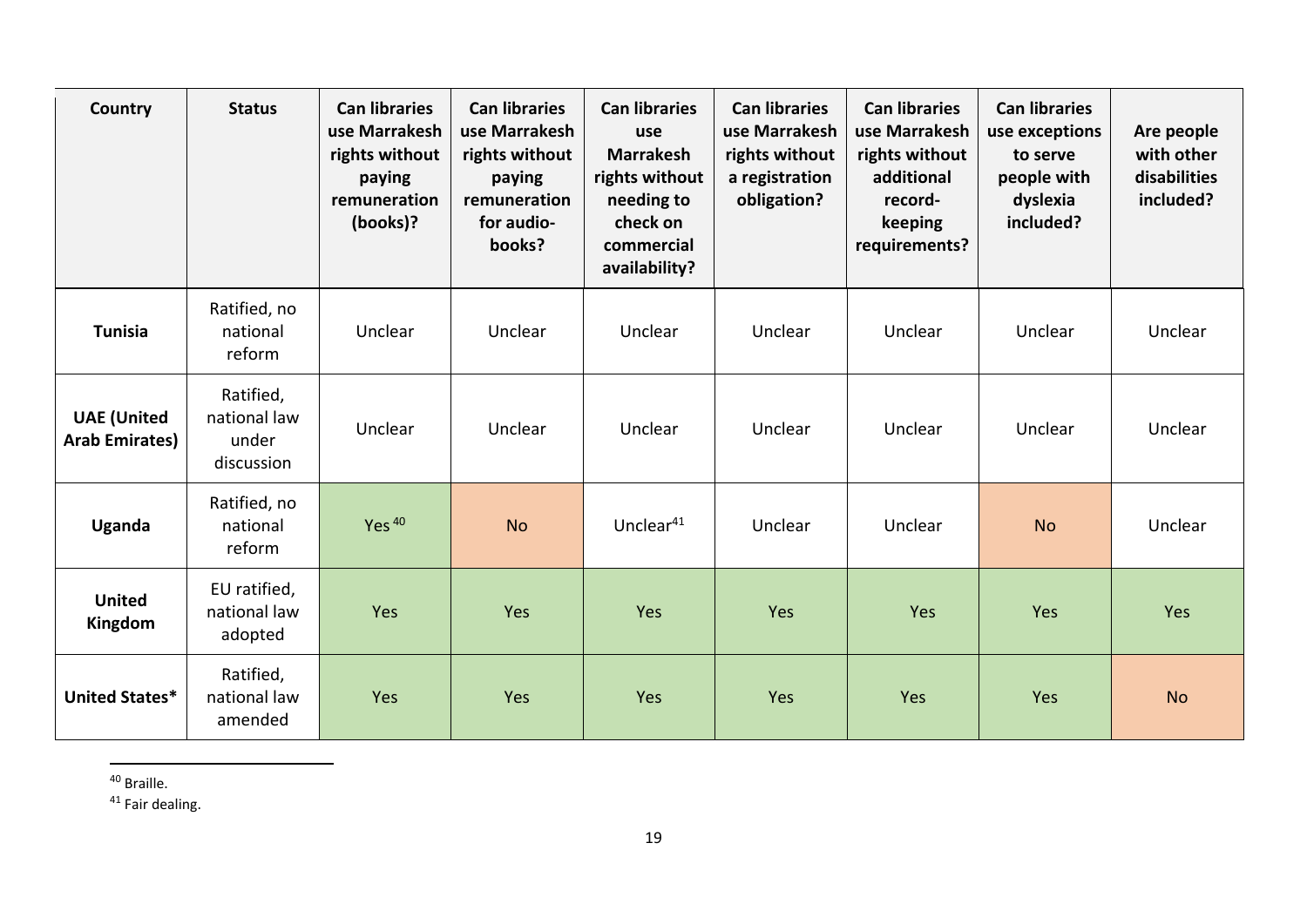| <b>Uruguay</b> | Ratified,<br>national law<br>amended | Yes | Yes | Yes | Yes | Yes | Yes | <b>No</b> |
|----------------|--------------------------------------|-----|-----|-----|-----|-----|-----|-----------|
|----------------|--------------------------------------|-----|-----|-----|-----|-----|-----|-----------|

## **Under "status":**

- Ratified, national law under discussion: the Marrakesh Treaty has been ratified (or acceded to), but the process of amending national law is ongoing.
- Ratified, national law amended: the Marrakesh Treaty has been ratified, and national laws amended in response.
- Ratified, no national reform: the Marrakesh Treaty has been ratified, but we are not aware of efforts to amend national laws in order to comply. Compliance might be the case in countries where the Treaty provisions have direct effect after ratification.
- EU ratified, under discussion: Under the terms of the EU legislation on Marrakesh, EU Member States have until 11 October to bring their legislation into line with the rules set out in European law. For countries marked in this way, this process has not yet been completed.
- EU ratified, transposed: the country has successfully updated its national law in order to comply with the EU legislation on Marrakesh
- EU ratified, no national reform: the country has not initiated legislative changes to its national law.
- Not yet ratified, national law under discussion: the country has not ratified the treaty but has initiated legislative changes to its national law.

## **Criteria:**

- *Can libraries use Marrakesh rights without paying remuneration (books)?* The Marrakesh Treaty leaves open the possibility for Member States to oblige beneficiaries and/or authorised entities such as libraries to make payments to rightholders when making or sharing accessible copies of books. We believe that such an obligation is counter-productive – it is directly harmful to beneficiaries, and risks drawing resources away from services to beneficiaries in the case of authorised entities.
- *Can libraries use Marrakesh rights without paying remuneration for audio-books*? As above but relating to audio-books. The current market situation for audiobooks means that some countries treat them differently to normal books. We believe, again, that payments will draw resources away from other uses.
- *Can libraries use Marrakesh rights without needing to check on commercial availability?* The Marrakesh Treaty leaves the possibility to oblige beneficiaries and authorised entities to check whether an accessible format copy of a book is available on the market before making